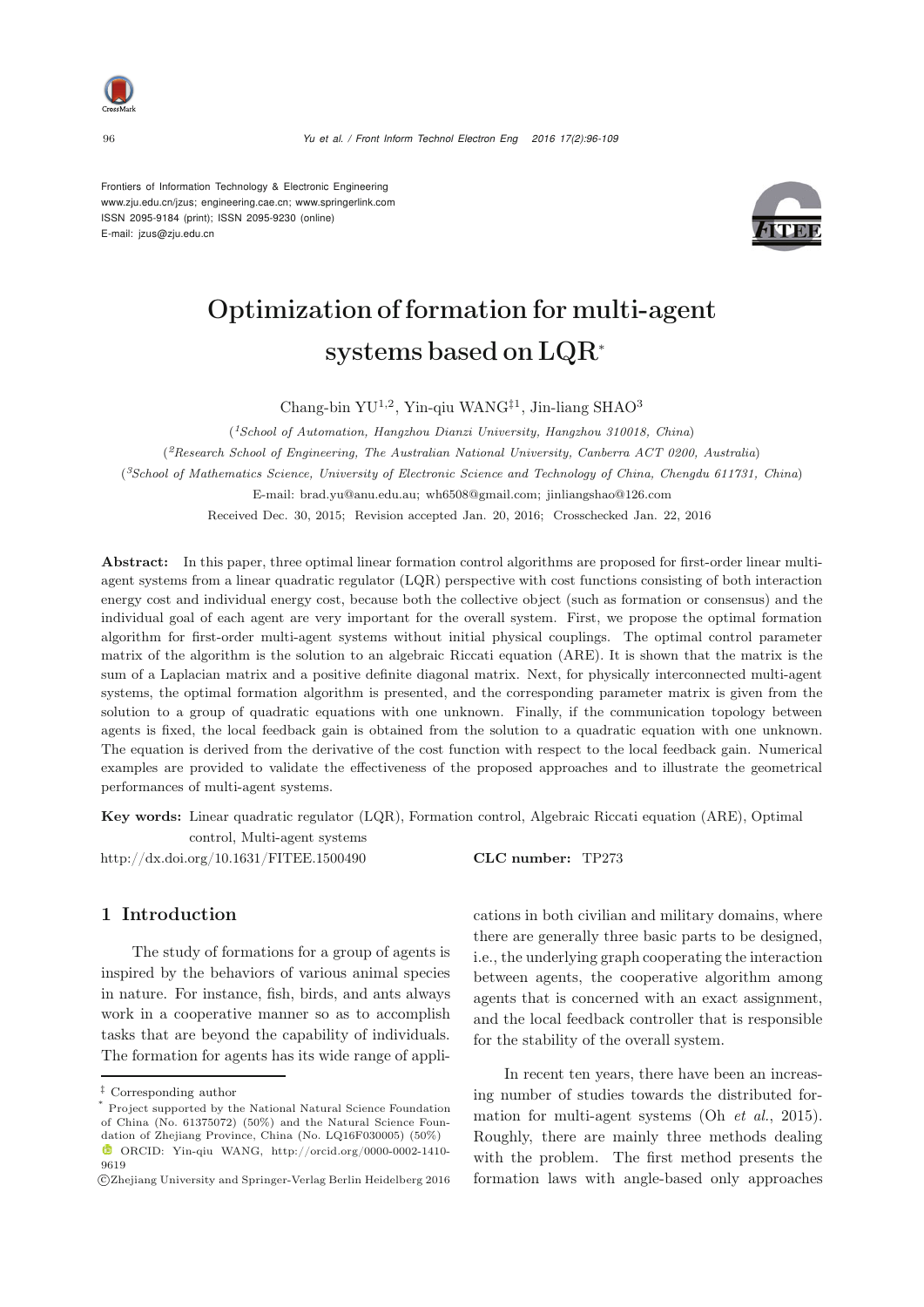(Basiri *et al.*, 2010; Bishop, 2011; Zhao *et al.*, 2014). The second method investigates the formation problem using gradient control laws from the relative distance measures perspective (Yu *et al.*, 2007; 2009; Guo *et al.*, 2010). The third method is consensusbased laws related to the Laplacian matrix with offsets to solve the formation problem. Specifically, by employing the consensus method, we can assign the desired formation arbitrarily, and deal with the formation for an arbitrarily large number of agents. If the desired formation or the number of agents has been changed, for each agent the control algorithm should not be updated drastically. Furthermore, the related tools to study consensus, such as matrix theory and algebraic graph, are very mature. Hence, consensus is a better approach for designing formation laws than other approaches, and there exists a great amount of literature in this field (Ren *et al.*, 2007; Xiao *et al.*, 2009; Dimarogonas and Johansson, 2010; Qin *et al.*, 2011; Qin and Gao, 2012; Li *et al.*, 2014; Liu and Jiang, 2014; Shi *et al.*, 2014). Qin *et al.* (2011) investigated two kinds of consensus problems for second-order agents under directed and arbitrarily switching topologies. Qin and Gao (2012) proposed a discrete-time second-order consensus algorithm for networks of agents with nonuniform and time-varying communication delays. Shi *et al.* (2014) considered a graph optimization problem for tracking consensus for first-order multi-agent systems. Xiao *et al.* (2009), Dimarogonas and Johansson (2010), Li *et al.* (2014), and Liu and Jiang (2014) proposed the distributed nonlinear formation laws for multi-agent systems via consensus-based results.

Due to the economic or other reasons, it is natural to design an optimal linear formation algorithm under a given cost function. Dealing with the optimal formation problem we aim to obtain the best performance index, such as the least energy expenditure or the shortest formation time. Moreover, in many situations, the individual goal and collective goal both have critical impact on the performance of the overall multi-agent systems. Therefore, we study optimal linear formation algorithms for multi-agent systems with single-integrator dynamics in three aspects from the linear quadratic regulator (LQR) perspective, and focus on the situation in which both the collective objective of all agents and the individual objective of each agent are considered. The cost functions should contain the interaction-related energy cost item and individual-related energy cost item.

Detailedly, we investigate three cases of LQR formation for multi-agent systems:

1. We first consider the no initial couplings case for agents, in which the optimal communication topology and the optimal feedback matrix should be designed to minimize the cost function. The parameter matrices are obtained from the solution to an algebraic Riccati equation (ARE).

2. If there exist couplings between agents, the optimal formation algorithm is proposed, and the optimal control parameters are obtained from a team of quadratic equations with one unknown, not an ARE.

3. When the communication graph between agents is fixed and only local feedback gain can be designed for each agent, the optimal local feedback gain is solved from a quadratic equation with one unknown. This equation is related to the initial values of all agents and the Laplacian matrix corresponding to the fixed communication graph.

To illustrate the contribution of this paper, we compare our work with the existing literature. Different from Cao and Ren (2010) which considered the optimality aspect of the coordination for multi-agent systems with individual integrator dynamics, the optimal indexes defined in this study not only consider the collective goal of all agents, but also focus on the individual goal of each agent. Movric and Lewis (2014) presented inverse optimality of consensus and pinning control laws for linear multi-agent systems with partial stability theory. Oh *et al.* (2015) considered interconnected systems consisting of identical agents for linear quadratic regulation by networked controllers. However, the above two works did not give the exact parameters of the control algorithms. In this study, we give the solution to the AREs and the exact forms of the proposed controllers. Different from Ghadami and Shafai (2013) which designed only a distributed controller for a continuous-time system composed of a number of identical dynamically coupled agents, in this study, we also consider the optimal cooperation for these agents. Compared with Borrelli and Keviczky (2008) which focused only on distributed controller design of largescale dynamically isolated systems from the LQR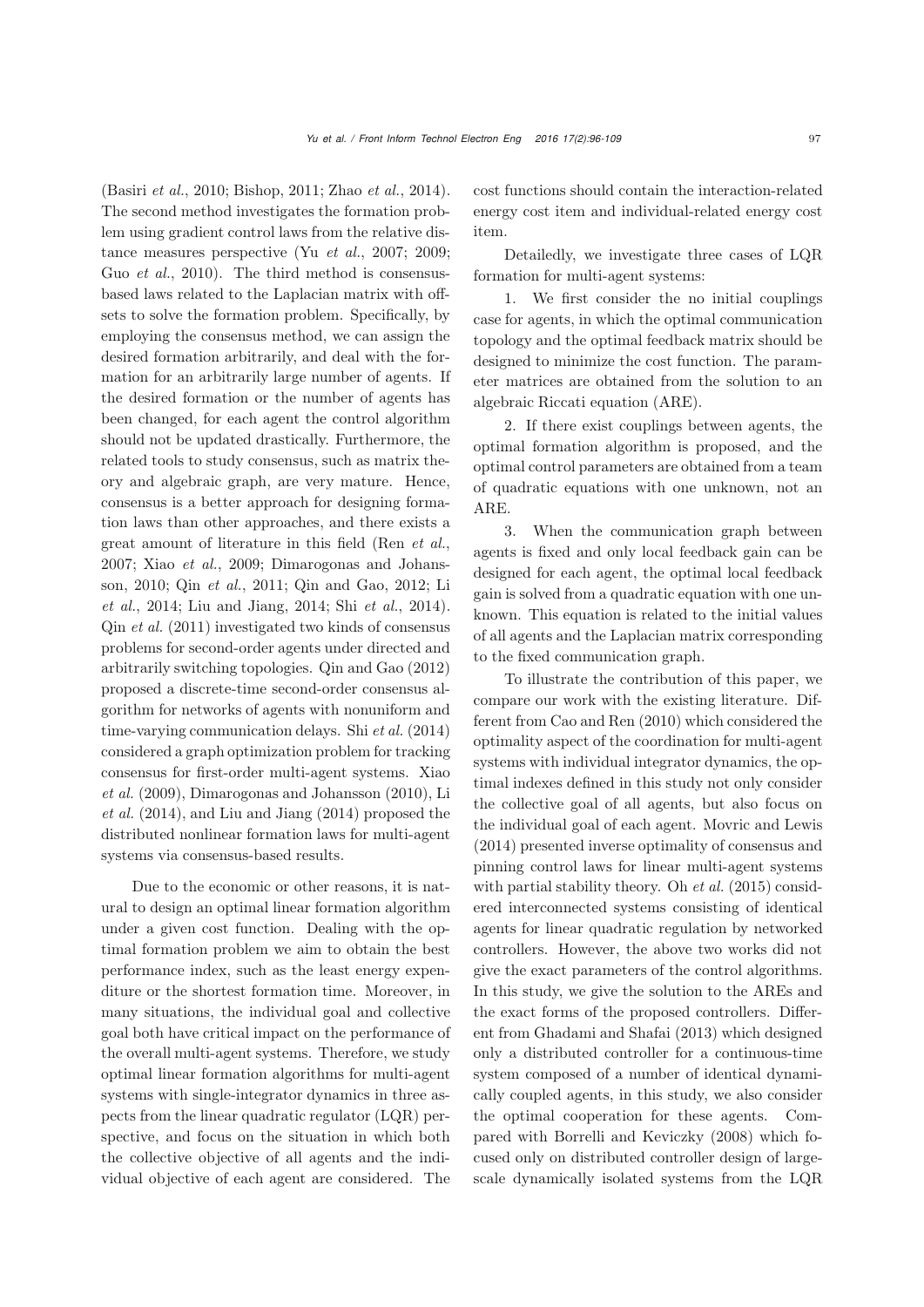perspective, we not only investigate the optimal formation for initially isolated multi-agent systems, but also study the problem for physically coupled multiagent systems. Zhang *et al.* (2011) and Ghadami and Shafai (2014) investigated LQR cooperative problems for the general linear system; however, they can maintain only those parameters that are the solutions to a set of AREs. In contrast, we give the exact form of the optimal control parameters. As the most related work, Huang *et al.* (2010) proposed an optimal control law based on LQR for a group of agents to maintain formations while moving towards their destinations. Here, we expand their results to the following cases: (1) optimal formations for initially isolated multi-agent systems; (2) optimal formations for multi-agent systems under fixed and unchangeable topology.

### 2 Preliminaries

**Notations**  $\mathbb{R}^{m \times n}$  denotes the family of  $m \times n$ real matrices. For a given matrix  $\mathbf{X} \in \mathbb{R}^{m \times n}$ ,  $\mathbf{X}^{\mathrm{T}}$ denotes its transpose. The term diag $(a_1, a_2, \ldots, a_p)$ is a diagonal matrix with diagonal entries  $a_1$  to  $a_p$ ,  $\mathbf{1}_n$  denotes the *n*-dimensional column vector of all ones, and  $\mathbf{0}_n$  and  $\mathbf{I}_n$  denote the *n*-dimensional zero matrix and identity matrix, respectively.

Some basic concepts and notations in matrix theory and algebraic graph theory are referred to Horn and Johnson (1985; 1991) and Godsil and Royle (2013).

For a group of N agents, let  $\mathcal{G} = (\mathcal{V}, \mathcal{E}, \mathcal{A})$ present the communication topology between all agents, where  $V = \{1, 2, ..., n\}$  is the set of nodes and  $\mathcal{E} \subseteq \mathcal{V} \times \mathcal{V}$  the set of undirected edges. In an undirected graph, the pairs of nodes are unordered, and an edge  $(i, j) \in \mathcal{E}$  denotes that nodes i and j can directly obtain information from each other, that is,  $a_{ij} = a_{ji}$ . In addition, the set of neighbors of the ith agent, represented by  $\mathcal{N}_i = \{j \in \mathcal{V} | (j,i) \in \mathcal{E} \},\$ is the set of all agents from which the ith agent can receive the information directly. The weighted adjacency matrix  $A = [a_{ij}] \in \mathbb{R}^{n \times n}$  of graph G is defined such that  $a_{ij} > 0$  if and only if  $(j, i) \in \mathcal{E}$ ; otherwise,  $a_{ij} = 0$ . Moreover, we assume that  $a_{ii} = 0$  for all  $i \in V$ . Define the in-degree of the *i*th agent as  $d_i = \sum_{j=1}^n a_{ij}$ . The Laplacian matrix  $L = [l_{ij}] \in \mathbb{R}^{n \times n}$  for the directed graph G is defined

by  $\mathbf{L} = \text{diag}(d_1, d_2, \dots, d_n) - \mathbf{A}$ . One can see that *L* has at least one zero eigenvalue with the corresponding eigenvector  $\mathbf{1}_n$ . If the undirected graph  $\mathcal{G}$ is connected, the corresponding Laplacian matrix *L* is symmetric and has exactly one zero eigenvalue. A matrix *A* is nonnegative, if all of its entries are nonnegative.

**Definition 1** A matrix  $A \in \mathbb{R}^{n \times n}$  is called an M-matrix if it has the form  $\mathbf{A} = s\mathbf{I}_n - \mathbf{B}$ , where s > 0, **B** is a nonnegative matrix, and  $\rho(B) \leq s$  $(\rho(\mathbf{B}))$  is the spectral radius of  $\mathbf{B}$ ). Specifically,  $\mathbf{A}$  is a nonsingular M-matrix if  $\rho(\mathbf{B}) < s$ .

For a nonsingular M-matrix, the following lemma holds:

Lemma 1 (Horn and Johnson, 1991) Let

$$
Z_n = \{ \mathbf{A} = (a_{ij})_{n \times n} \in \mathbb{R}^{n \times n} : a_{ij} \leq 0, i \neq j, i, j = 1, 2, \dots n \}
$$

and  $A \in Z_n$ . Then the following statements are equivalent:

1. The leading principal minor determinants of *A* are all positive;

2. The eigenvalues of *A* have positive real parts;

3. The diagonal entries of *A* are positive and *AD* is strictly row diagonally dominant for some positive diagonal matrix *D*;

4.  $A^{-1}$  exists and is nonnegative.

Lemma 2 (Alefeld and Schneider, 1982) An Mmatrix *A*, which can be written as  $A = s(I_n - P)$ , where  $s > 0$ ,  $\rho(P) \leq 1$ , has exactly one M-matrix  $N = s^{1/2}(I_n - Y^*)$  as its square root if its characteristic polynomial has at most one simple zero root.  $Y^*$  is the limit of the sequence  $Y_i$  generated by

$$
Y_{i+1} = \frac{1}{2} (P + Y_i^2), \ Y_0 = 0.
$$
 (1)

Based on the above definition and lemmas, we have the following lemma:

Lemma 3 The square root of a strictly row diagonally dominant M-matrix  $\mathbf{A} = [a_{ij}]$  is strictly row diagonally dominant.

**Proof** Note the square root of  $\bf{A}$  is  $\bf{A}^{1/2}$ . From Definition 1 and Lemma 2,  $A^{1/2} = s^{1/2}(I_n - Y^*)$ . Because *A* is strictly row diagonally dominant, noting the *i*th row sum of  $P_i$  as  $r_i(P)$ , we have

$$
r_i(\boldsymbol{P}) = \sum_{j=1}^n p_{ij} < 1,
$$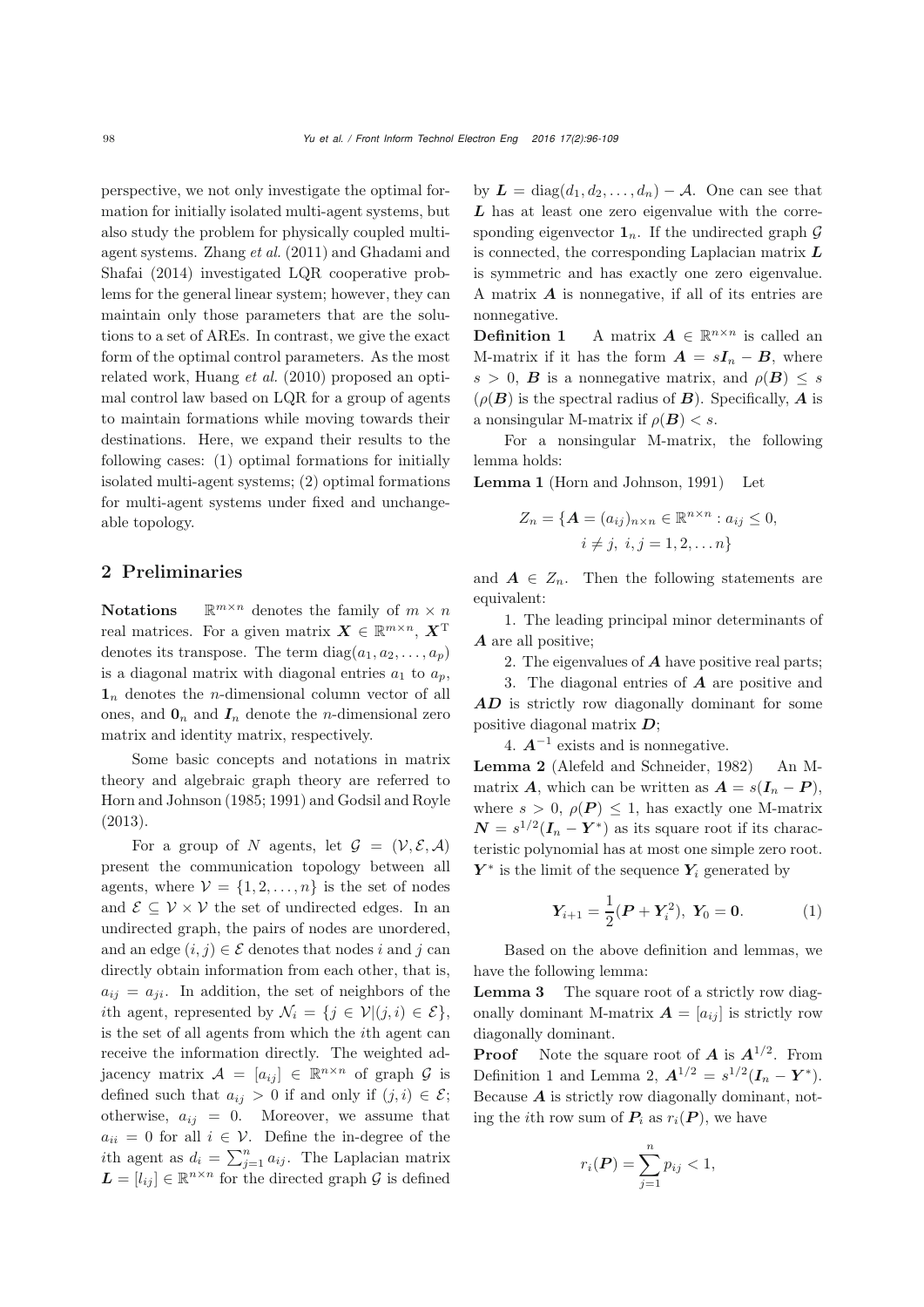and  $p_{ij} < 1, i, j = 1, 2, ..., n$ . From Eq. (1), it can be obtained that  $Y_1 = P/2$  and  $r_i(Y_1) < 1$ . For nonnegative matrix  $P$ , we have

$$
r_i(\boldsymbol{P}^2) = \sum_{j=1}^n \sum_{k=1}^n p_{ik} p_{kj} = \sum_{k=1}^n p_{ik} \sum_{j=1}^n p_{kj}
$$

$$
= \sum_{k=1}^n p_{ik} r_k(\boldsymbol{P}) < r_i(\boldsymbol{P}) < 1.
$$

It follows  $r_i(Y_2) = r_i[(P + P^2/4)/2] < r_i(Y_1)$ 1. In the same way, we can obtain  $r_i(Y_{k+1})$  <  $r_i(Y_k)$ ,  $i = 1, 2, \ldots, n$ . Then  $r_i(Y^*) < 1$ , which implies that  $I_n - Y^*$  is a strictly row diagonally dominant matrix. As a result,  $\mathbf{A}^{1/2} = s^{1/2}(\mathbf{I}_n - \mathbf{Y}^*)$  is strictly row diagonally dominant and  $A^{1/2}$ **1**<sub>n</sub> > 0.

#### 3 Main results

In this section, we investigate the optimal formation algorithms for first-order linear multi-agent systems from LQR. The dynamics of the ith agent is given by

$$
\dot{\boldsymbol{x}}_i = \boldsymbol{u}_i,\tag{2}
$$

where  $\mathbf{x}_i(t) \in \mathbb{R}^m$  and  $\mathbf{u}_i(t) \in \mathbb{R}^m$  are, respectively, the state vector and the control input vector of the ith agent. In practice, a great number of plants can be viewed as a single integrator. For example, the control inputs of some types of unmanned vehicles are linear velocities, so the dynamics of unmanned vehicles is of first order if the translation is viewed as the output. For quite a lot of types of spacecrafts, such as quadrotors, angular velocities are control inputs; then the first-order integration of angular velocities is the attitude of these spacecrafts. Therefore, we choose the dynamics of agents as single integrators.

The corresponding optimization problem is to find  $u_i(t)$  to obtain the minimal quadratic cost function J. Each agent should focus on the collective objective formation and pay attention to its own individual objective. Both objectives are considered in this study.

#### 3.1 LQR formation for initially isolated multiagent systems

In this subsection, we assume that all agents are isolated initially, which is the simplest case of formation problems for multi-agent systems. In this

case, the communication topology between all agents and the local feedback gain for each agent should be designed. Hence, this case is the basis of some more complicated cases, such as the physically coupled case, fixed and unchangeable couplings cases, which will be discussed later.

Similar to the cost function used in LQR control for general linear systems, the cost function combining the interaction-related item and individual control objective item is given by

$$
J = \int_0^\infty \left( \sum_{i=1}^n \sum_{j=1}^{i-1} h_{ij} (\boldsymbol{x}_i - \boldsymbol{x}_j - \boldsymbol{\Delta}_{ij})^\mathrm{T} (\boldsymbol{x}_i - \boldsymbol{x}_j - \boldsymbol{\Delta}_{ij}) + \sum_{i=1}^n e_i (\boldsymbol{x}_i - \boldsymbol{\delta}_i)^\mathrm{T} (\boldsymbol{x}_i - \boldsymbol{\delta}_i) + \sum_{i=1}^n r_i \boldsymbol{u}_i^\mathrm{T} \boldsymbol{u}_i \right) dt,
$$
\n(3)

where  $\delta_i$  is the constant objective of the *i*th agent,  $\Delta_{ij} = \delta_i - \delta_j$  is the desired formation offset between the *i*th agent and the *j*th agent, and  $h_{ij} \geq 0$ ,  $e_i > 0$ ,  $r_i > 0$ . Letting  $\tilde{x}_i = x_i - \delta_i$ , the cost function is rewritten in matrix form as

$$
J = \int_0^\infty [\tilde{\boldsymbol{x}}^{\mathrm{T}} (\boldsymbol{Q} \otimes \boldsymbol{I}_m) \tilde{\boldsymbol{x}} + \tilde{\boldsymbol{x}}^{\mathrm{T}} (\boldsymbol{E} \otimes \boldsymbol{I}_m) \tilde{\boldsymbol{x}} + \boldsymbol{u}^{\mathrm{T}} (\boldsymbol{R} \otimes \boldsymbol{I}_m) \boldsymbol{u}] dt,
$$
\n(4)

where  $\tilde{x}$  and *u* are the column stack vectors of  $\tilde{x}$ <sub>i</sub> and  $u_i$ , respectively. Similar to Cao and Ren  $(2010)$ , the matrix  $\mathbf{Q} = [q_{ij}]$  is a symmetric Laplacian matrix if choosing  $q_{ij} = q_{ji} = -h_{ij}$  for  $i \neq j$ , and  $q_{ii} = \sum_{j=1, j\neq i}^{i-1} h_{ij}$ . *E* and *R* are positive definite diagonal matrices with  $e_i$  and  $r_i$  being the ith diagonal entries respectively. It is clear that the item  $\int_0^\infty \tilde{x}^{T}(Q \otimes I_m)\tilde{x} \mathrm{d}t$  represents the formation energy of multi-agent systems, while the item  $\int_0^\infty \tilde{x}^{\mathrm{T}} (E \otimes I_m) \tilde{x} \mathrm{d}t$  represents the energy of each agent to reach its individual objective.

From Anderson and Moore (2007), if choosing  $u = -(R \otimes I_m)^{-1} P \tilde{x}$ , we can obtain the minimum J, and  $P \in \mathbb{R}^{(mn)\times(mn)}$  is the unique positive semidefinite matrix satisfying the continuous-time algebraic Riccati equation (ARE):

$$
(\mathbf{I}_n \otimes \mathbf{A})^{\mathrm{T}} \mathbf{P} + \mathbf{P}(\mathbf{I}_n \otimes \mathbf{A})
$$
  
-  $\mathbf{P}(\mathbf{R} \otimes \mathbf{I}_m)^{-1} \mathbf{P} + (\mathbf{Q} + \mathbf{E}) \otimes \mathbf{I}_m = \mathbf{0}_{mn}.$ 

In this case,  $\mathbf{A} = \mathbf{0}_m$  holds because all agents can be considered single integrators. Then the above ARE becomes

$$
-\boldsymbol{P}(\boldsymbol{R}\otimes \boldsymbol{I})^{-1}\boldsymbol{P} = -(\boldsymbol{Q} + \boldsymbol{E})\otimes \boldsymbol{I}_m,
$$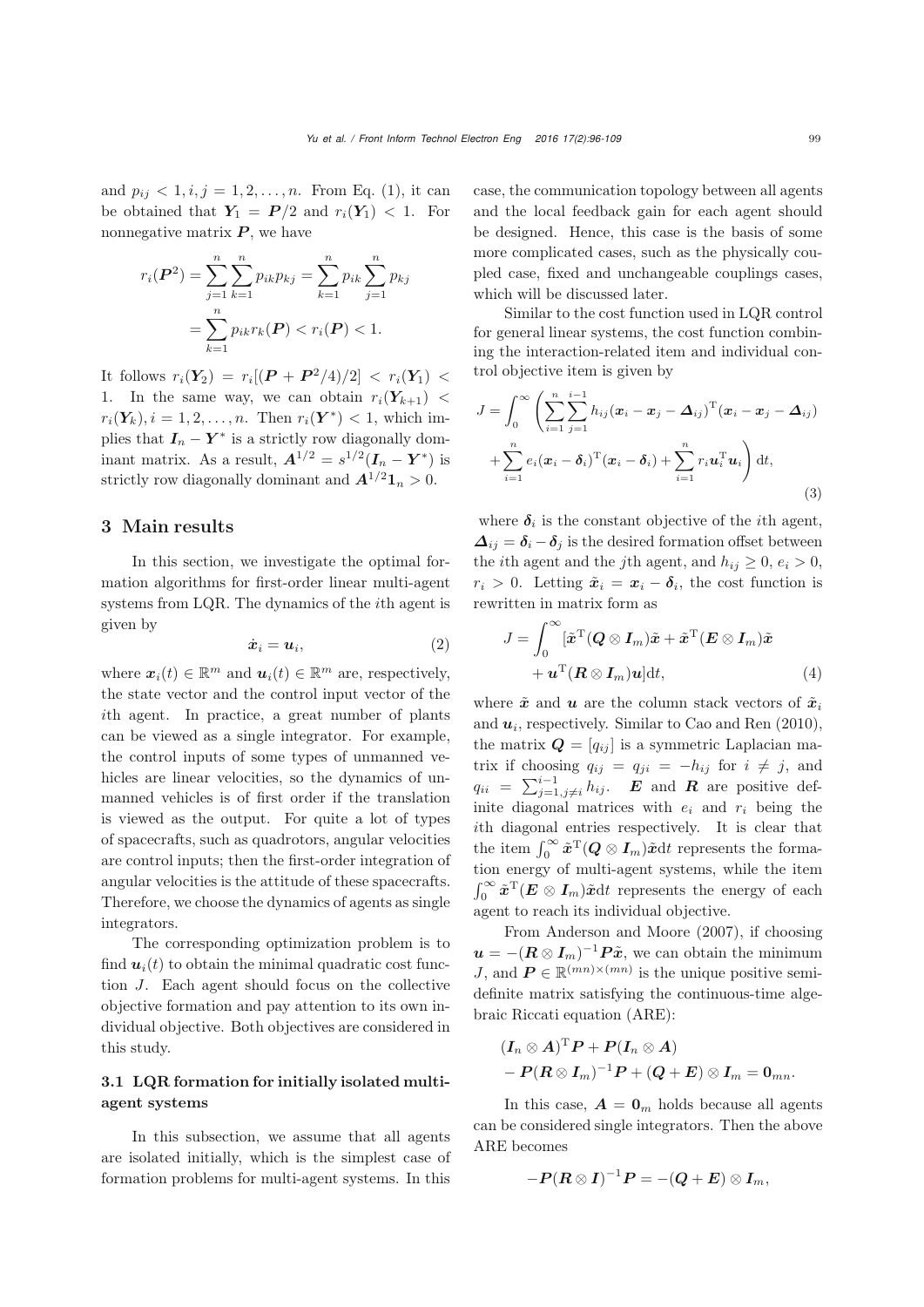which implies that

$$
[(R \otimes I_m)^{-1}P]^2 = [R^{-1}(Q+E)] \otimes I_m.
$$
 (5)

It is necessary to reduce the dimension of *P* to lower the complexity of the algorithm. Denote a positive definite matrix  $\bar{P} \in \mathbb{R}^{n \times n}$  to satisfy  $-\bar{P}R^{-1}\bar{P}$  =  $-(Q + E)$ , which also means

$$
(\boldsymbol{R}^{-1}\bar{\boldsymbol{P}})^2 = \boldsymbol{R}^{-1}(\boldsymbol{Q} + \boldsymbol{E}).
$$

Post-multiplying the above equation by  $\otimes I_m$ , we obtain

$$
[(R^{-1}\bar{P})^2] \otimes I_m = [R^{-1}(Q+E)] \otimes I_m. \quad (6)
$$

Considering the property of the Kronecker product, ARE (6) is equivalent to ARE (5) if choosing  $P =$  $\bar{P} \otimes I_m$ . The only solution to Eq. (6) is  $\bar{P} = [R(Q +$  $E$ <sup>[1/2</sup>. Then the control input is

$$
\boldsymbol{u} = -[(\boldsymbol{R}^{-1}\bar{\boldsymbol{P}})\otimes\boldsymbol{I}_m]\tilde{\boldsymbol{x}} = -[(\boldsymbol{R}^{-1}(\boldsymbol{Q}+\boldsymbol{E}))^{1/2}\otimes\boldsymbol{I}_m]\tilde{\boldsymbol{x}}.\tag{7}
$$

In another way, the distributed control law for each agent should employ only the local information and the relative information between the agent and its neighbors. It means that the control input must be subject to the following form:

$$
\boldsymbol{u}_i = -k_i(\boldsymbol{x}_i - \boldsymbol{\delta}_i) - \sum_{i=1}^n a_{ij}(\boldsymbol{x}_i - \boldsymbol{x}_j - \boldsymbol{\Delta}_{ij}), \quad (8)
$$

where  $k_i$  is the local feedback gain to let the *i*th agent achieve its objective, and  $a_{ij}$  is the entry of the adjacency matrix of the topology that needs to be designed. The matrix form of  $u_i$  is

$$
\boldsymbol{u} = -(\boldsymbol{L} \otimes \boldsymbol{I}_m)\tilde{\boldsymbol{x}} - (\boldsymbol{K} \otimes \boldsymbol{I}_m)\tilde{\boldsymbol{x}}, \qquad (9)
$$

where  $\mathbf{K} = \text{diag}(k_1, k_2, \ldots, k_n)$ . Comparing the form of Eq.  $(7)$  with the form of Eq.  $(9)$ , it is critical to show that  $(R^{-1}Q + R^{-1}E)^{1/2}$  can be separated into the sum of a Laplacian matrix and a diagonal matrix whose diagonal entries are positive.

Theorem 1 In the LQR formation for singleintegrator multi-agent systems with cost function (3), the optimal algorithm is

$$
\bm{u} = -[(\bm{R}^{-1}(\bm{Q}+\bm{E}))^{1/2}\otimes \bm{I}_m]\tilde{\bm{x}} = -[(\bm{L}+\bm{K})\otimes \bm{I}_m]\tilde{\bm{x}}, \tag{10}
$$

where

$$
L = (R^{-1}Q + R^{-1}E)^{1/2}
$$
  
- diag[(R^{-1}Q + R^{-1}E)^{1/2}1<sub>n</sub>] (11)

is a Laplacian matrix, and

$$
K = \text{diag}[(R^{-1}Q + R^{-1}E)^{1/2}1_n] \qquad (12)
$$

is a positive definite diagonal matrix.

Proof *Q* is a symmetric Laplacian matrix, so it is also a singular M-matrix. Then it is obvious that matrix  $R^{-1}Q$  is a singular M-matrix. As a result, matrix  $R^{-1}Q + R^{-1}E$  is a nonsingular M-matrix, and its characteristic polynomial has no zero root. From Lemma 2,  $(\mathbf{R}^{-1}\mathbf{Q}+\mathbf{R}^{-1}\mathbf{E})^{1/2}$  is a nonsingular M-matrix, and it can be rewritten as  $\alpha I - C$ , where  $\alpha > 0, C = [c_{ij}] \in \mathbb{R}^{n \times n}, \rho(C) < \alpha$ , and all entries of  $C$  are nonnegative. If  $L$  is defined as Eq. (11) and  $\boldsymbol{K}$  is defined as Eq. (12), we have

$$
\alpha \boldsymbol{I} - \boldsymbol{C} = \boldsymbol{L} + \text{diag}[(\alpha \boldsymbol{I} - \boldsymbol{C})\boldsymbol{1}_n]
$$

and

diag[
$$
(\alpha \mathbf{I} - \mathbf{C})\mathbf{1}_n
$$
] = 
$$
\begin{cases} \alpha - \sum_{i=1}^n c_{ij}, & i = j, \\ 0, & i \neq j. \end{cases}
$$

Let

$$
C' = C + \text{diag}[(\alpha I - C)\mathbf{1}_n]
$$
  
= 
$$
\begin{cases} \alpha - \sum_{i=1}^n c_{ij} + c_{ii}, & i = j, \\ c_{ij}, & i \neq j. \end{cases}
$$

Therefore,

$$
L = \alpha I - C' = \begin{cases} \sum_{i=1, i \neq j}^{n} c_{ij}, & i = j, \\ -c_{ij}, & i \neq j. \end{cases}
$$

Because all entries of *C* are nonnegative, the above is the standard definition of a Laplacian matrix. Thus, *L* is a Laplacian matrix.

Choosing the local feedback matrix

$$
K = \text{diag}[(R^{-1}Q + R^{-1}E)^{1/2}1_n],
$$

we have that the diagonal entries of  $K$  are positive, since  $(\mathbf{R}^{-1}\mathbf{Q} + \mathbf{R}^{-1}\mathbf{E})^{1/2}$  is strictly row diagonally dominant according to Lemma 3.

**Remark 1** Note that the matrix  $(R^{-1}Q +$  $R^{-1}E^{1/2} - \text{diag}[(R^{-1}Q + R^{-1}E)^{1/2}1]$  is not necessarily symmetric in general, so the designed communication topology may be directed. Moreover, the choice of the symmetric Laplacian matrix *Q* depends on the desired energy cost of formation between two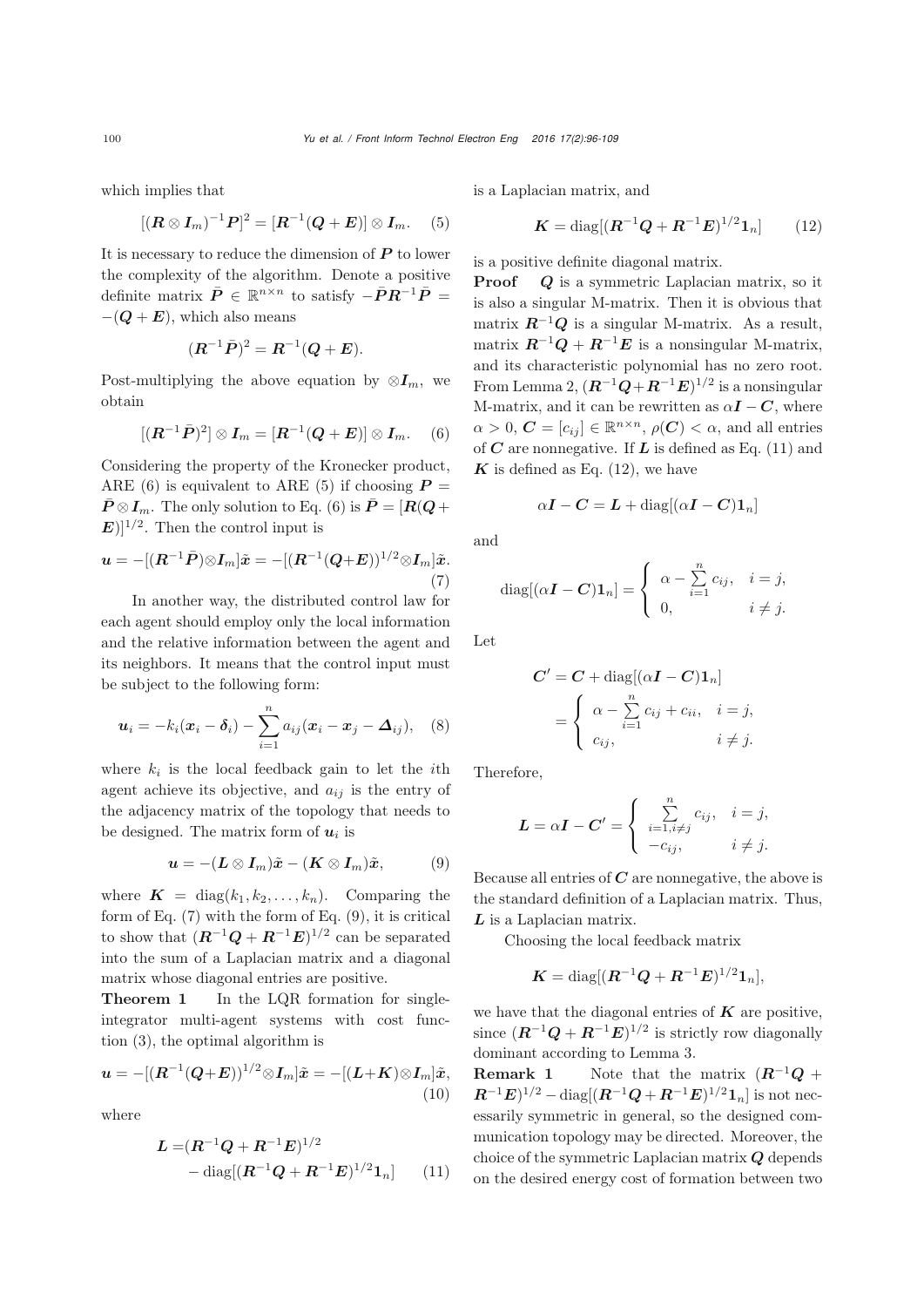agents that may not be connected physically. The designed Laplacian matrix  $L$  is usually different from the corresponding matrix *Q*. Essentially, the communication topology associated with *L* is a complete graph; i.e., each pair of distinct nodes is connected by an edge. This is because it may be impossible to rely on only local information to obtain the global optimal objective. Similar discussion was given in Cao and Ren (2010). In this subsection, we focus on the global optimization problem, so that each agent should have the full knowledge of all other agents. This problem should not be worked out by using local information. In addition, in this subsection we just design a control algorithm to guarantee that the cost function of the multi-agent systems is optimal, and do not investigate how to solve a distributed control problem. Furthermore, if the number of agents is very small, the all-to-all communication structure among agents is not very complex, and we can also obtain the optimal index for the networked system using the proposed control algorithm.

Remark 2 Different from most literature in which all agents have the same control parameters, the distributed optimal formation algorithm (8) has different local feedback gains k*<sup>i</sup>* for different agents to make the cost function  $J$  minimum.

## 3.2 LQR formation for physically coupled multi-agent systems

In the above subsection we have studied the optimal formation problem for multi-agent systems with no initial couplings. However, in many cases, initially there may exist physical couplings between the agents. For example, in a multi-vehicle coordinated control problem initially some vehicles already have some communication exchanges with other vehicles for other missions. These actions can be viewed as physical couplings. In this subsection, we study the optimal formation for multi-agent systems with physically interconnected couplings. The communication and local feedback matrix need to be designed. The dynamics of the ith agent is given by

$$
\dot{\boldsymbol{x}}_i = \sum_{i=1}^n a_{ij} (\boldsymbol{x}_j - \boldsymbol{x}_i - \boldsymbol{\Delta}_{ji}) + \boldsymbol{u}_i,
$$

and its matrix form is

$$
\dot{\tilde{\boldsymbol{x}}} = -(\boldsymbol{L}_1 \otimes \boldsymbol{I}_m)\tilde{\boldsymbol{x}} + \boldsymbol{u},\tag{13}
$$

where  $\tilde{x}$  is defined the same as in the above subsection,  $a_{ij}$  is the existing undirected coupling weight between the ith agent and the jth agent, and *L*<sup>1</sup> is the Laplacian matrix corresponding to the couplings. Because it is assumed that the communication topology between the agents is undirected, all agents in the topology have equal importance, and thus all agents have the same optimal weights  $r_1$  and  $r_2$ . The cost function is defined by

$$
J = \int_0^\infty \left( \sum_{i=1}^n \sum_{j=1}^{i-1} a_{ij} (\boldsymbol{x}_i - \boldsymbol{x}_j - \boldsymbol{\Delta}_{ij})^\mathrm{T} (\boldsymbol{x}_i - \boldsymbol{x}_j - \boldsymbol{\Delta}_{ij}) + \sum_{i=1}^n r_1 (\boldsymbol{x}_i - \boldsymbol{\delta}_i)^\mathrm{T} (\boldsymbol{x}_i - \boldsymbol{\delta}_i) + \sum_{i=1}^n r_2 \boldsymbol{u}_i^\mathrm{T} \boldsymbol{u}_i \right) dt
$$
  
= 
$$
\int_0^\infty \left[ \tilde{\boldsymbol{x}}^\mathrm{T} (\boldsymbol{L}_1 \otimes \boldsymbol{I}_m) \tilde{\boldsymbol{x}} + r_1 \tilde{\boldsymbol{x}}^\mathrm{T} \tilde{\boldsymbol{x}} + r_2 \boldsymbol{u}^\mathrm{T} \boldsymbol{u} \right] dt. \quad (14)
$$

The control input is subject to the form

$$
\boldsymbol{u}_i = -\sum_{i=1}^n b_{ij}(\boldsymbol{x}_i - \boldsymbol{x}_j - \boldsymbol{\Delta}_{ij}) - k_i(\boldsymbol{x}_i - \boldsymbol{\delta}_i),
$$

where  $k_i$  is the local feedback gain, and  $b_{ij}$  is the edge weight that needs to be designed. Its matrix form is

$$
\boldsymbol{u}=-(\boldsymbol{L}_2\otimes \boldsymbol{I}_m)\tilde{\boldsymbol{x}}-(\boldsymbol{K}\otimes \boldsymbol{I}_m)\tilde{\boldsymbol{x}},
$$

where  $\mathbf{K} = \text{diag}(k_1, k_2, \ldots, k_n)$ , and

$$
L_2 = \begin{cases} \sum_{i=1, i \neq j}^{n} b_{ij}, & i = j, \\ -b_{ij}, & i \neq j. \end{cases}
$$

It is obvious that  $L_2 \mathbf{1}_n = \mathbf{0}_n$  always holds. Note that  $b_{ij}$  may be negative, so  $L_2$  is not a Laplacian matrix in some cases. To solve the optimal formation from the LQR perspective, *u* should be designed to obtain the minimal  $J$ . Then we have the following theorem:

Theorem 2 In the optimal formation under undirected couplings for the cost function (14) subject to Eq. (13), the optimal control parameter matrices are  $L_2 = r_2^{-1} \bar{P} - (r_1/r_2)^{1/2} I_n$ and  $\boldsymbol{K} = (r_1/r_2)^{1/2} \boldsymbol{I}_n$ , where  $\boldsymbol{\bar{P}}$  can be constructed as  $\bar{P} = M^{\mathrm{T}} \text{diag}(p_1, p_2, \ldots, p_n) M$  with *M* being an orthogonal matrix such that  $L_1$  =  $\mathbf{M}^{\mathrm{T}}$ diag $(\lambda_1, \lambda_2, \ldots, \lambda_n)$ *M*; moreover, we have

$$
p_i = -\lambda_i r_2 + [\lambda_i^2 r_2^2 + r(\lambda_i + r_1)]^{1/2}, \quad i = 1, 2, ..., n.
$$

**Proof** From Anderson and Moore (2007), the optimal solution to Eq. (14) subject to Eq. (13) is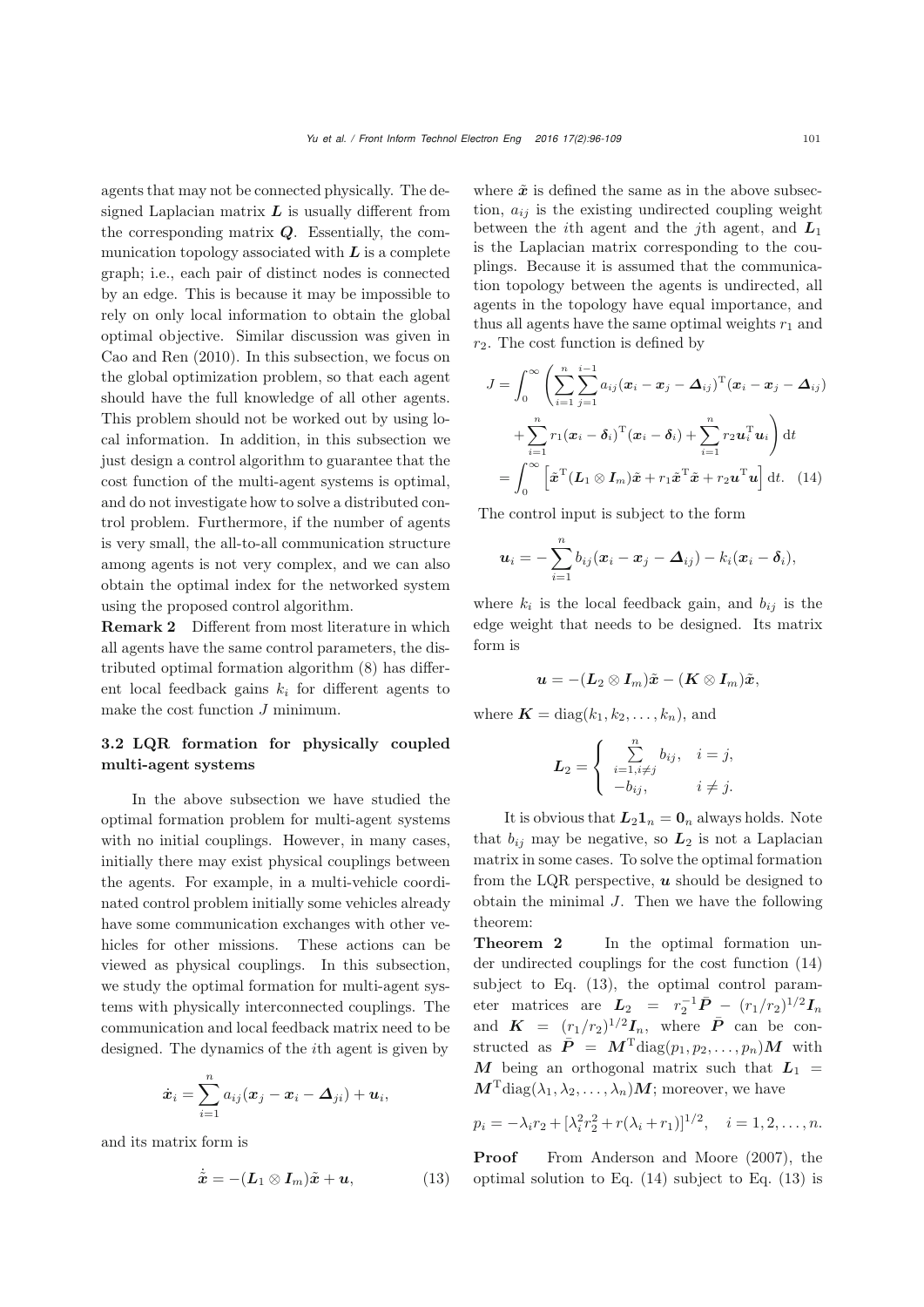$u = -r_2^{-1}P\tilde{x}$ , where  $P \in \mathbb{R}^{(mn)\times(mn)}$  is the solution to the following ARE:

$$
(-\mathbf{L}_1 \otimes \mathbf{I}_m)^{\mathrm{T}} \mathbf{P} + \mathbf{P}(-\mathbf{L}_1 \otimes \mathbf{I}_m) - r_2^{-1} \mathbf{P}^2
$$
  
+ (\mathbf{L}\_1 + r\_1 \mathbf{I}\_n) \otimes \mathbf{I}\_m = \mathbf{0}\_{mn}. (15)

Next, to reduce the algorithm complexity, we denote a symmetrical matrix  $\bar{P} \in \mathbb{R}^{n \times n}$  to reduce the complexity of Eq. (15). Assume  $\bar{P}$  satisfies

$$
(-L_1)^{\mathrm{T}}\bar{P} + \bar{P}(-L_1) - r_2^{-1}\bar{P}^2 + (L_1 + r_1I_n) = 0_n.
$$
\n(16)

Then post-multiplying Eq. (16) by  $\otimes I_m$ , we obtain

$$
\begin{aligned} [(-\boldsymbol{L}_1^{\mathrm{T}}\bar{\boldsymbol{P}}) \otimes \boldsymbol{I}_m] + \{[\bar{\boldsymbol{P}}(-\boldsymbol{L}_1)] \otimes \boldsymbol{I}_m\} \\ - r_2^{-1}\bar{\boldsymbol{P}}^2 \otimes \boldsymbol{I}_m + (\boldsymbol{L}_1 + r_1\boldsymbol{I}_n) \otimes \boldsymbol{I}_m = \boldsymbol{0}_{mn}. \end{aligned} \tag{17}
$$

If  $P = \bar{P} \otimes I_m$ , according to the property of the Kronecker product, ARE (17) is equivalent to ARE (16). It means that the solution to ARE (17) is given by  $P = \bar{P} \otimes I_m$ .

Because the couplings are undirected,  $L_1$  is symmetric. Thus, there exists an orthogonal matrix *M* which satisfies  $L_1 = M^{\mathrm{T}} \text{diag}(\lambda_1, \lambda_2, \ldots, \lambda_n) M$ . Constructing  $\bar{P} = M^{\mathrm{T}} \text{diag}(p_1, p_2, \ldots, p_n) M$ , we obtain

$$
L_1\bar{P} = M^{\mathrm{T}}\mathrm{diag}(\lambda_1, \lambda_2, \dots, \lambda_n)M
$$
  

$$
\cdot M^{\mathrm{T}}\mathrm{diag}(p_1, p_2, \dots, p_n)M
$$
  

$$
= M^{\mathrm{T}}\mathrm{diag}(p_1, p_2, \dots, p_n)\mathrm{diag}(\lambda_1, \lambda_2, \dots, \lambda_n)M
$$
  

$$
= \bar{P}L_1.
$$

Pre- and post-multiplying ARE (16) by *M*<sup>T</sup> and *M* respectively, we have

$$
-2\boldsymbol{M}^{\mathrm{T}}\boldsymbol{L}_1\bar{\boldsymbol{P}}\boldsymbol{M}-r_2^{-1}\boldsymbol{M}^{\mathrm{T}}\bar{\boldsymbol{P}}^2\boldsymbol{M} + \boldsymbol{M}^{\mathrm{T}}(\boldsymbol{L}_1+r_1\boldsymbol{I}_n)\boldsymbol{M}=\boldsymbol{0}_n,
$$

which means that

$$
-2\text{diag}(p_1, p_2, \dots, p_n)\text{diag}(\lambda_1, \lambda_2, \dots, \lambda_n)
$$

$$
-r_2^{-1}\text{diag}(p_1^2, p_2^2, \dots, p_n^2)
$$

$$
+\text{diag}(\lambda_1 + r_1, \lambda_2 + r_1, \dots, \lambda_n + r_1) = \mathbf{0}_n.
$$

From the entry-wise aspect, the above matrix equation becomes

$$
-2\lambda_i p_i - r_2^{-1} p_i^2 + (\lambda_i + r_1) = 0, \quad i = 1, 2, \dots, n.
$$

The solution to the above equation is

$$
p_i = -\lambda_i r_2 \pm [\lambda_i^2 r_2^2 + r_2(\lambda_i + r_1)]^{1/2}.
$$

Because  $\bar{P}$  is positive semi-definite,  $p_i$  should be  $-\lambda_i r + [\lambda_i^2 r_2^2 + r_2(\lambda_i + r_1)]^{1/2}$ , which is positive. It means that *P* is positive definite. Letting  $\bar{P}$  =  $r_2(L_2 + K)$  and  $K = \text{diag}(r_2^{-1}\bar{P}1_n)$ ,  $L_2 = r_2^{-1}\bar{P}$ diag( $r_2^{-1}\bar{P}\mathbf{1}_n$ ) must be a symmetric matrix because  $\bar{P}$  and  $K$  are symmetric. Next, if choosing the first column of *M* as  $1_n/\sqrt{n}$ ,  $1_n/\sqrt{n}$  is also an eigenvector of  $\bar{P}$  with the corresponding eigenvalue  $(r_1r_2)^{1/2}$ . Therefore,  $\mathbf{K} = (r_1/r_2)^{1/2} \mathbf{I}_n$  is a positive definite diagonal matrix.

**Remark 3** It is obvious that  $L_2 \mathbf{1}_n = \mathbf{0}_n$ , but  $L_2$  may not be a Laplacian matrix, because the nondiagonal entries of  $L_2$  may be positive. It means that the designed edge weights may be negative, that is,  $b_{ij}$  < 0. In Altafini (2013), the communication topology with negative edge weights has been discussed. If a multi-agent system network has negative edge weights and nonnegative weights, it is more plausible that some agents collaborate, while others compete. In a sense, the traditional consensus Laplacian schemes are a special case for the consensus scheme with edge weights which may be positive or nonnegative.

Remark 4 The formation performance for multiagent systems essentially depends on matrix  $L_1+L_2$ . Considering that  $L_2 = r_2^{-1} \bar{P} - (r_1/r_2)^{1/2} I_n$  and  $\bar{P}$ have the same eigenvectors as  $L_1$ , the eigenvalue of  $L_1 + L_2$  is  $[\lambda_i^2 + (\lambda_i + r_1)/r_2]^{1/2} - (r_1/r_2)^{1/2}$ , which is nonnegative, and thus  $L_1 + L_2$  is positive semidefinite. All eigenvalues of the closed-loop system matrix  $-(L_1 + L_2 + K)$  locate on the open left-half plane.

For a general case in which the couplings are directed and the gains for different agents are not equal, the cost function becomes

$$
J = \int_0^\infty [\tilde{\boldsymbol{x}}^{\mathrm{T}} (\frac{\boldsymbol{L}_1 + \boldsymbol{L}_1^{\mathrm{T}}}{2} \otimes \boldsymbol{I}_m) \tilde{\boldsymbol{x}} + \tilde{\boldsymbol{x}}^{\mathrm{T}} (\boldsymbol{E} \otimes \boldsymbol{I}_m) \tilde{\boldsymbol{x}} + \boldsymbol{u}^{\mathrm{T}} (\boldsymbol{R} \otimes \boldsymbol{I}_m) \boldsymbol{u}] dt,
$$
\n(18)

where **E** and **R** are positive definite diagonal matrices to represent the weight of the individual goal of each agent and the energy of the control inputs of the overall system, respectively. We also use  $(L_1 + L_1^T)/2$  to describe the formation relative errors between agents.

Corollary 1 Let the dynamics of multi-agent systems in matrix form be  $\tilde{\mathbf{x}} = -(\mathbf{L}_1 \otimes \mathbf{I}_m)\tilde{\mathbf{x}} + \mathbf{u}$ , and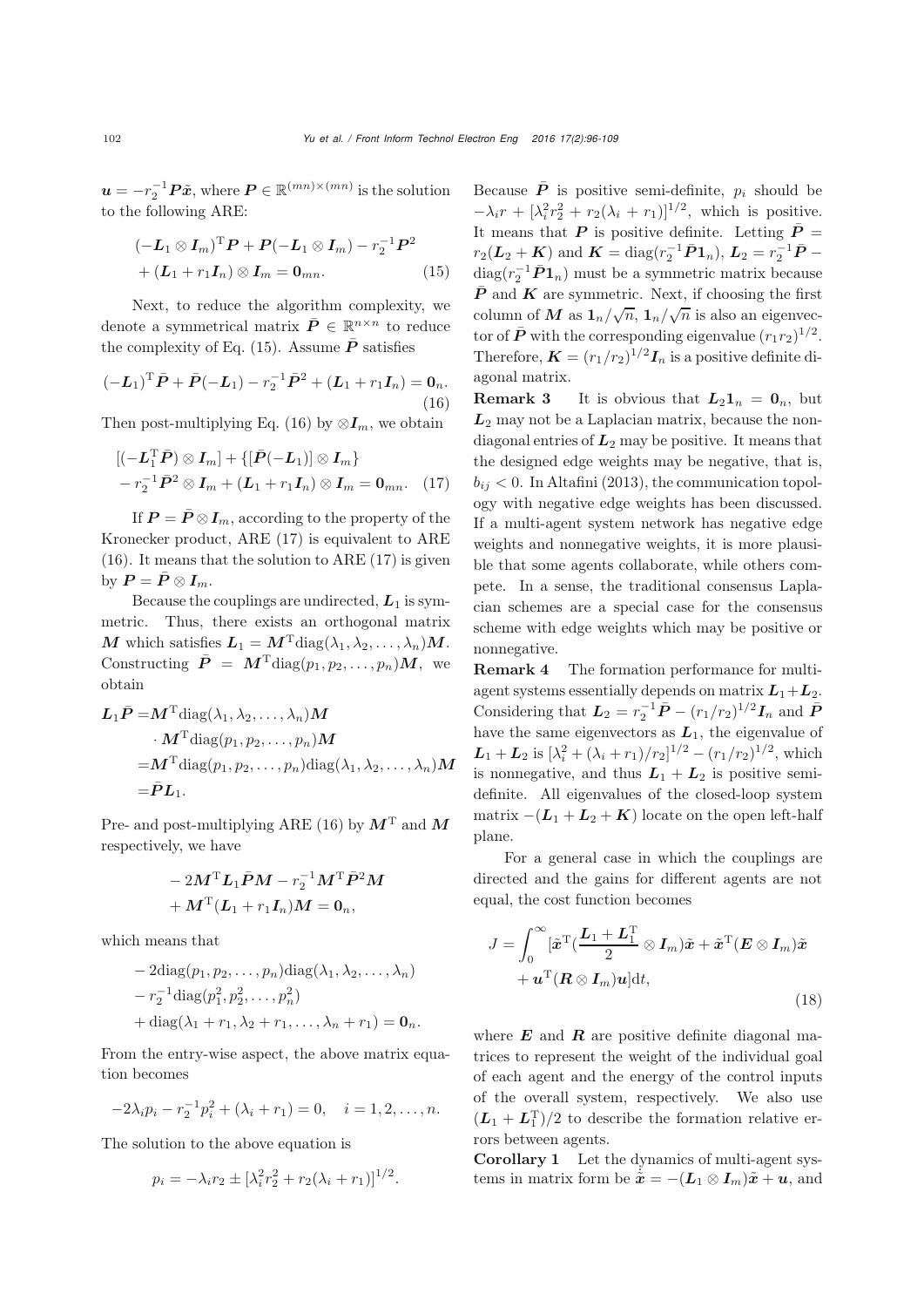suppose there exists a positive definite matrix  $\vec{P}$  satisfying the following ARE:

$$
(-L_1)^{\mathrm{T}}\bar{P}+\bar{P}(-L_1)-\bar{P}R^{-1}\bar{P}+\left(\frac{L_1+L_1^{\mathrm{T}}}{2}+E\right)=0_n.
$$

Then the control law  $u = -[(R^{-1}\bar{P}) \otimes I_m]\tilde{x}$  is optimal with respect to cost function (18).

The proof is similar to that of Theorem 2, and it is omitted here.

#### 3.3 LQR formation for multi-agent systems under fixed topology

The above two subsections allow the communication topology between agents to be constructed. However, in many conditions it is impossible to design or change the communication topology. It means that the optimal formation problem has to be studied under a fixed and unchangeable topology. In this subsection, we investigate the case in which the topology between single-integrator multi-agent systems  $\dot{x}_i = u_i$  is fixed and has been determined in advance. It means that only the local feedback can be designed. For simplicity, we assume all agents employ the same local feedback gain. The dynamics of each agent is subject to

$$
\begin{cases} \dot{\boldsymbol{x}} = \boldsymbol{u}_i, \\ \boldsymbol{u}_i = -\sum_{i=1}^n a_{ij} (\boldsymbol{x}_i - \boldsymbol{x}_j - \boldsymbol{\Delta}_{ij}) - k(\boldsymbol{x}_i - \boldsymbol{\delta}_i). \end{cases}
$$
\n(19)

It is assumed that the communication topology between agents is undirected, so all agents in the topology have equal importance. Thus, all agents have the same optimal weights  $r_1$  and  $r_2$ . The cost function is

$$
J = \int_0^\infty \left( \sum_{i=1}^n \sum_{j=1}^{i-1} a_{ij} (\boldsymbol{x}_i - \boldsymbol{x}_j - \boldsymbol{\Delta}_{ij})^2 + \sum_{i=1}^n r_1 (\boldsymbol{x}_i - \boldsymbol{\delta}_i)^2 + \sum_{i=1}^n r_2 \boldsymbol{u}_i^{\mathrm{T}} \boldsymbol{u}_i \right) dt
$$
  
= 
$$
\int_0^\infty \left[ \tilde{\boldsymbol{x}}^{\mathrm{T}} (\boldsymbol{L} \otimes \boldsymbol{I}_m) \tilde{\boldsymbol{x}} + r_1 \tilde{\boldsymbol{x}}^{\mathrm{T}} \tilde{\boldsymbol{x}} + r_2 \boldsymbol{u}^{\mathrm{T}} \boldsymbol{u} \right] dt,
$$
(20)

where **L** is a symmetric Laplacian matrix corresponding to the undirected topology between the agents. The corresponding optimization formation

problem is to find  $u_i$  for each agent to minimize  $J$ subject to Eq. (19).

Theorem 3 In the LQR formation control problem with the cost function  $J$  proposed in Eq. (20) subject to Eq. (19), if the communication topology is fixed and undirected, the optimal control parameter  $k$  is given by

$$
k = -\frac{\tilde{\boldsymbol{x}}^{T}(0)(\boldsymbol{L}\otimes\boldsymbol{I}_{m})\tilde{\boldsymbol{x}}(0)}{\tilde{\boldsymbol{x}}^{T}(0)\tilde{\boldsymbol{x}}(0)} \\ + \frac{1}{r_{2}\tilde{\boldsymbol{x}}^{T}(0)\tilde{\boldsymbol{x}}(0)}\{r_{2}^{2}[\tilde{\boldsymbol{x}}^{T}(0)(\boldsymbol{L}\otimes\boldsymbol{I}_{m})\tilde{\boldsymbol{x}}(0)]^{2} \\ - r_{2}\tilde{\boldsymbol{x}}^{T}(0)\tilde{\boldsymbol{x}}(0)\tilde{\boldsymbol{x}}^{T}(0)[r_{2}(\boldsymbol{L}\otimes\boldsymbol{I}_{m})^{2} \\ - \boldsymbol{L}\otimes\boldsymbol{I}_{m} - r_{1}\boldsymbol{I}_{mn}|\tilde{\boldsymbol{x}}(0)\}^{1/2},
$$

where  $r_2 \leq 1/(2d_{\text{max}})$ , and  $d_{\text{max}} = \max_i d_i$ ,  $i =$  $1, 2, \ldots, n$ .

**Proof** The dynamics of  $\tilde{x}_i$  is rewritten in matrix form as

$$
\dot{\tilde{\bm{x}}} = -(\bm{L} \otimes \bm{I}_m) \tilde{\bm{x}} - k \tilde{\bm{x}},
$$

so

$$
\tilde{\boldsymbol{x}}(t) = e^{-(\boldsymbol{L}\otimes\boldsymbol{I}_m + k\boldsymbol{I}_{mn})t}\tilde{\boldsymbol{x}}(0).
$$

Then we have

$$
\boldsymbol{u}=-(\boldsymbol{L}\otimes \boldsymbol{I}_m+k\boldsymbol{I}_{mn})\mathrm{e}^{-(\boldsymbol{L}\otimes \boldsymbol{I}_m+k\boldsymbol{I}_{mn})t}\tilde{\boldsymbol{x}}(0).
$$

The cost function J becomes

$$
J = \tilde{\boldsymbol{x}}^{T}(0) \int_{0}^{\infty} [e^{-(L\otimes I_m + kI_{mn})t} (L \otimes I_m + r_1 I_{mn})e^{-(L\otimes I_{mn} + kI_{mn})t} + r_2 e^{-(L\otimes I_m + kI_{mn})t} (L \otimes I_m + kI_{mn})^{2} e^{-(L\otimes I_m + kI_{mn})t}] dt \tilde{\boldsymbol{x}}(0).
$$
 (21)

Because the matrices  $\mathbf{L} \otimes \mathbf{I}_m$ ,  $\mathbf{L} \otimes \mathbf{I}_m + r_1 \mathbf{I}_{mn}$ ,  $L \otimes I_m + kI_{mn}$ , and  $e^{(L \otimes I_m + kI_{mn})t}$  have the same eigenvectors, the multiplications of these matrices are commutative. To solve the integration (21), we employ the approach of integration by parts. In this way, we have

$$
\int_0^\infty e^{-(L\otimes I_m + kI_{mn})t} (L\otimes I_m
$$
  
+  $r_1 I_{mn})e^{-(L\otimes I_m + kI_{mn})t} dt$   
=  $e^{-(L\otimes I_m + kI_{mn})t} (L\otimes I_m + r_1 I_{mn})[-(L\otimes I_m + kI_{mn})^{-1}e^{-(L\otimes I_m + kI_{mn})t}]_0^\infty$   
-  $\int_0^\infty \frac{de^{-(L\otimes I_m + kI_{mn})t}(L\otimes I_m + r_1 I_{mn})}{dt}$   
-  $[-(L\otimes I_m + kI_{mn})^{-1}e^{-(L\otimes I_m + kI_{mn})t}] dt$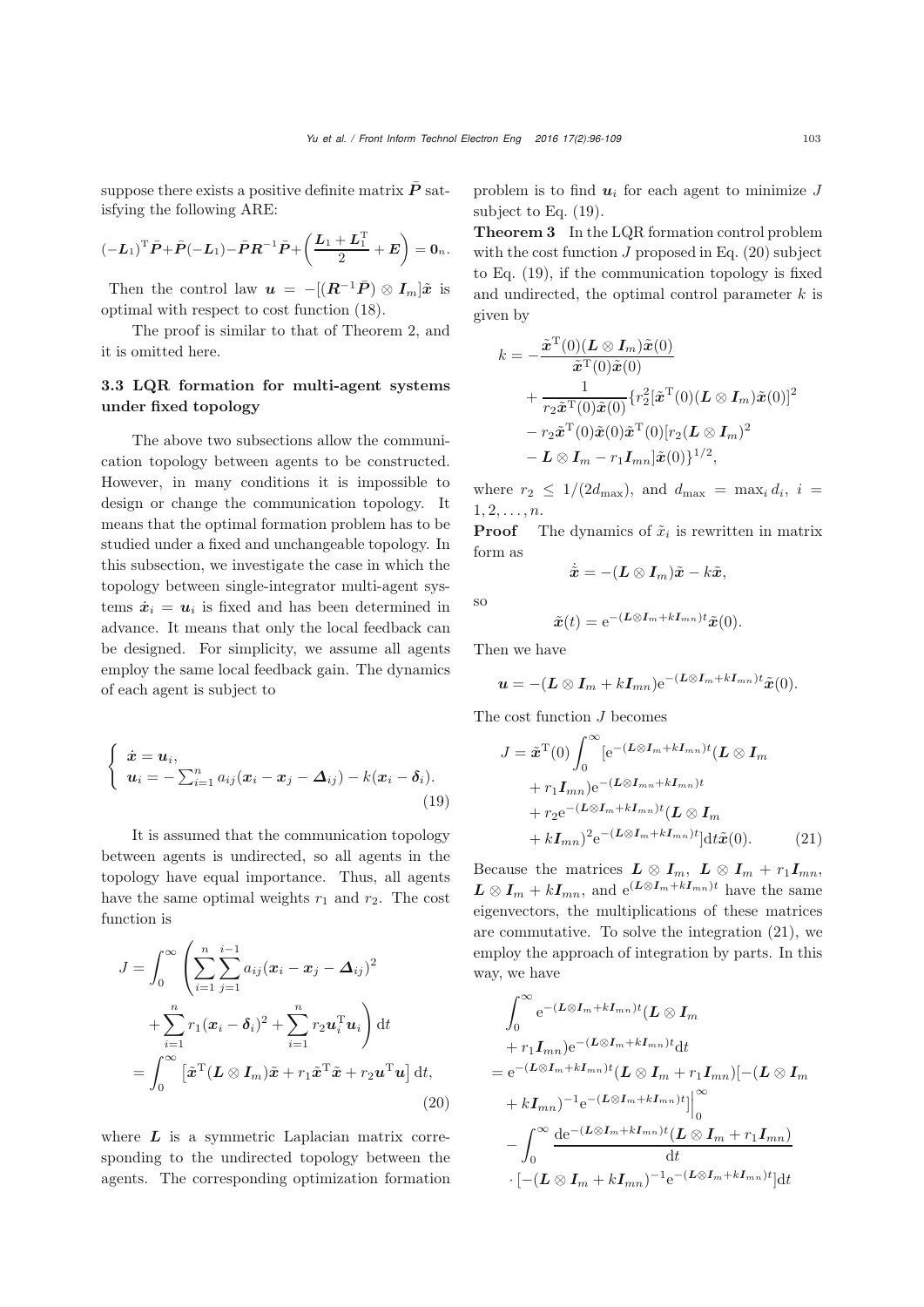$$
= (\mathbf{L} \otimes \mathbf{I}_m + r_1 \mathbf{I}_{mn}) (\mathbf{L} \otimes \mathbf{I}_m + k \mathbf{I}_{mn})^{-1}
$$

$$
- \int_0^\infty e^{-(\mathbf{L} \otimes \mathbf{I}_m + k \mathbf{I}_{mn})t} (\mathbf{L} \otimes \mathbf{I}_m + r_1 \mathbf{I}_{mn}) e^{-(\mathbf{L} \otimes \mathbf{I}_m + k \mathbf{I}_{mn})t} dt,
$$

so

$$
\int_0^\infty e^{-(L\otimes I_m + kI_{mn})t} (L\otimes I_m
$$
  
+  $r_1 I_{mn})e^{-(L\otimes I_m + kI_{mn})t} dt$   
=  $\frac{1}{2}(L\otimes I_m + r_1 I_{mn})(L\otimes I_m + kI_{mn})^{-1}.$ 

Similarly, we have

$$
\int_{0}^{\infty} e^{-(L\otimes I_{m}+kI_{mn})t} (L\otimes I_{m}
$$
\n
$$
+ kI_{mn})^{2} e^{-(L\otimes I_{m}+kI_{mn})t} dt
$$
\n
$$
= e^{-(L\otimes I_{m}+kI_{mn})t} (L\otimes I_{m}+kI_{mn})^{2} [-(L\otimes I_{m}+kI_{mn})^{-1}e^{-(L\otimes I_{m}+kI_{mn})t}]|_{0}^{\infty}
$$
\n
$$
+ \int_{0}^{\infty} \frac{de^{-(L\otimes I_{m}+kI_{mn})t}}{dt} (L\otimes I_{m} + kI_{mn})e^{-(L\otimes I_{m}+kI_{mn})t} dt
$$
\n
$$
= (L\otimes I_{m}+kI_{mn}) - \int_{0}^{\infty} e^{-(L\otimes I_{m}+kI_{mn})t} (L\otimes I_{m} + kI_{mn})^{2}e^{-(L\otimes I_{m}+kI_{mn})t} dt.
$$

Therefore,

$$
\int_0^\infty e^{-(L\otimes I_m + kI_{mn})t} (L\otimes I_m + kI_{mn})^2
$$
  

$$
\cdot e^{-(L\otimes I_m)t} e^{kI_{mn}t} dt
$$
  

$$
= (L\otimes I_m + kI_{mn})/2
$$

holds. Then the cost function becomes

$$
J = \tilde{\boldsymbol{x}}^{T}(0) \left[ \frac{1}{2} (\boldsymbol{L} \otimes \boldsymbol{I}_{m} + r_{1} \boldsymbol{I}_{mn}) (\boldsymbol{L} \otimes \boldsymbol{I}_{mn} + k \boldsymbol{I}_{mn})^{-1} + \frac{r_{2}}{2} (\boldsymbol{L} \otimes \boldsymbol{I}_{m} + k \boldsymbol{I}_{mn}) \right] \tilde{\boldsymbol{x}}(0).
$$

Taking the derivative of  $J$  with respect to  $k$  gives

$$
\frac{\mathrm{d}J}{\mathrm{d}k} = \frac{1}{2}\tilde{\boldsymbol{x}}^{\mathrm{T}}(0) [-(\boldsymbol{L}\otimes\boldsymbol{I}_m + r_1\boldsymbol{I}_{mn})(\boldsymbol{L}\otimes\boldsymbol{I}_{mn}) + k\boldsymbol{I}_{mn})^{-2} + r_2\boldsymbol{I}_{mn}]\tilde{\boldsymbol{x}}(0).
$$

Setting  $dJ/dk = 0$  gives  $\tilde{x}^{T}(0)[-(L \otimes I_m +$  $r_1 I_{mn}) (L \otimes I_m + k I_{mn})^{-2} + r_2 I_{mn} |\tilde{x}(0) = 0$ , which means

$$
k^2[r_2\tilde{\boldsymbol{x}}^{\mathrm{T}}(0)\tilde{\boldsymbol{x}}(0)] + 2k[r_2\tilde{\boldsymbol{x}}^{\mathrm{T}}(0)(\boldsymbol{L}\otimes\boldsymbol{I}_m)\tilde{\boldsymbol{x}}(0)] + \tilde{\boldsymbol{x}}^{\mathrm{T}}(0)[r_2(\boldsymbol{L}\otimes\boldsymbol{I}_m)^2 - \boldsymbol{L}\otimes\boldsymbol{I}_m - r_1\boldsymbol{I}_{mn}]\tilde{\boldsymbol{x}}(0) = 0
$$
\n(22)

for any vector  $\tilde{\boldsymbol{x}}(0)$ .

It is obvious that the above equation is a quadratic equation with respect to  $k$ , so the solution is

$$
k = -\frac{\tilde{\boldsymbol{x}}^{T}(0)(\boldsymbol{L}\otimes\boldsymbol{I}_{m})\tilde{\boldsymbol{x}}(0)}{\tilde{\boldsymbol{x}}^{T}(0)\tilde{\boldsymbol{x}}(0)}\\ \pm\frac{1}{\left[r\tilde{\boldsymbol{x}}^{T}(0)\tilde{\boldsymbol{x}}(0)\right]} \{r^{2}[\tilde{\boldsymbol{x}}^{T}(0)(\boldsymbol{L}\otimes\boldsymbol{I}_{m})\tilde{\boldsymbol{x}}(0)]^{2}\\ -r_{2}\tilde{\boldsymbol{x}}^{T}(0)\tilde{\boldsymbol{x}}(0)\tilde{\boldsymbol{x}}^{T}(0)[r_{2}(\boldsymbol{L}\otimes\boldsymbol{I}_{m})^{2}-\boldsymbol{L}\otimes\boldsymbol{I}_{m}\\ -r_{1}\boldsymbol{I}_{mn}|\tilde{\boldsymbol{x}}(0)\}^{1/2},
$$

To guarantee that  $k$  is a real number, the following inequality should be satisfied:

$$
r_2^2[\tilde{\boldsymbol{x}}^{\mathrm{T}}(0)(\boldsymbol{L}\otimes\boldsymbol{I}_m)\tilde{\boldsymbol{x}}(0)]^2
$$
  
\n
$$
-r_2\tilde{\boldsymbol{x}}^{\mathrm{T}}(0)\tilde{\boldsymbol{x}}(0)\tilde{\boldsymbol{x}}^{\mathrm{T}}(0)[r_2(\boldsymbol{L}\otimes\boldsymbol{I}_m)^2-\boldsymbol{L}\otimes\boldsymbol{I}_m
$$
  
\n
$$
-r_1\boldsymbol{I}_{mn}]\tilde{\boldsymbol{x}}(0)\geq 0.
$$
\n(23)

Because all eigenvalues of *L* locate in the circle whose radius is  $d_{\text{max}}$  with the center at  $(d_{\text{max}}, 0)$ ,  $r_2\lambda_i - 1 \leq 0$  holds if  $2r_2d_{\text{max}} \leq 1$ . Then  $r_2L^2 - L$  is negative semi-definite, inequality (23) holds, and  $k$  is real. Moreover, as  $k$  should be positive,  $\pm$  is chosen as  $\pm$ . Considering that  $r_2\bm{L}^2 - \bm{L}$  is positive semi-definite and  $[4r_2^2(\tilde{\bm{x}}^{\mathrm{T}}(0)(\bm{L}\otimes$  $I_m)\tilde{x}(0)^2 + 4r_2\tilde{x}^{\mathrm{T}}(0)\tilde{x}(0)\tilde{x}^{\mathrm{T}}(0)(r_1I_{mn})\tilde{x}(0)|^{1/2}$  $|2r_2\tilde{\boldsymbol{x}}^{\mathrm{T}}(0)(\boldsymbol{L}\otimes\boldsymbol{I}_m)\tilde{\boldsymbol{x}}(0)|, k \text{ must be positive.}$ 

Remark 5 We obtain constraint (23) from quadratic equation  $(22)$  with respect to k. It makes the control parameter  $k$  a real constant, and we have simplified it to  $r_2 \leq d_{\text{max}}/2$ . Moreover, if constraint  $(23)$  is not satisfied, k will have the imaginary part, which is impossible to apply in practical systems. The condition  $r_2 \n\leq d_{\text{max}}/2$  will limit the weights of the control actions; that is, if  $r_2$  is larger than  $d_{\text{max}}/2$  which is related with the fixed communication topology, or constraint (23) is not satisfied, the optimal control parameter  $k$  is not applied in physical systems.

Remark 6 In practice, if inequality (23) holds,  $k$  is a real number. As a result, in many cases, the condition  $r_2 \leq 1/(2d_{\text{max}})$  is not necessary.

## 4 Simulation

In this section, we give three examples to illustrate the optimal formation problems from the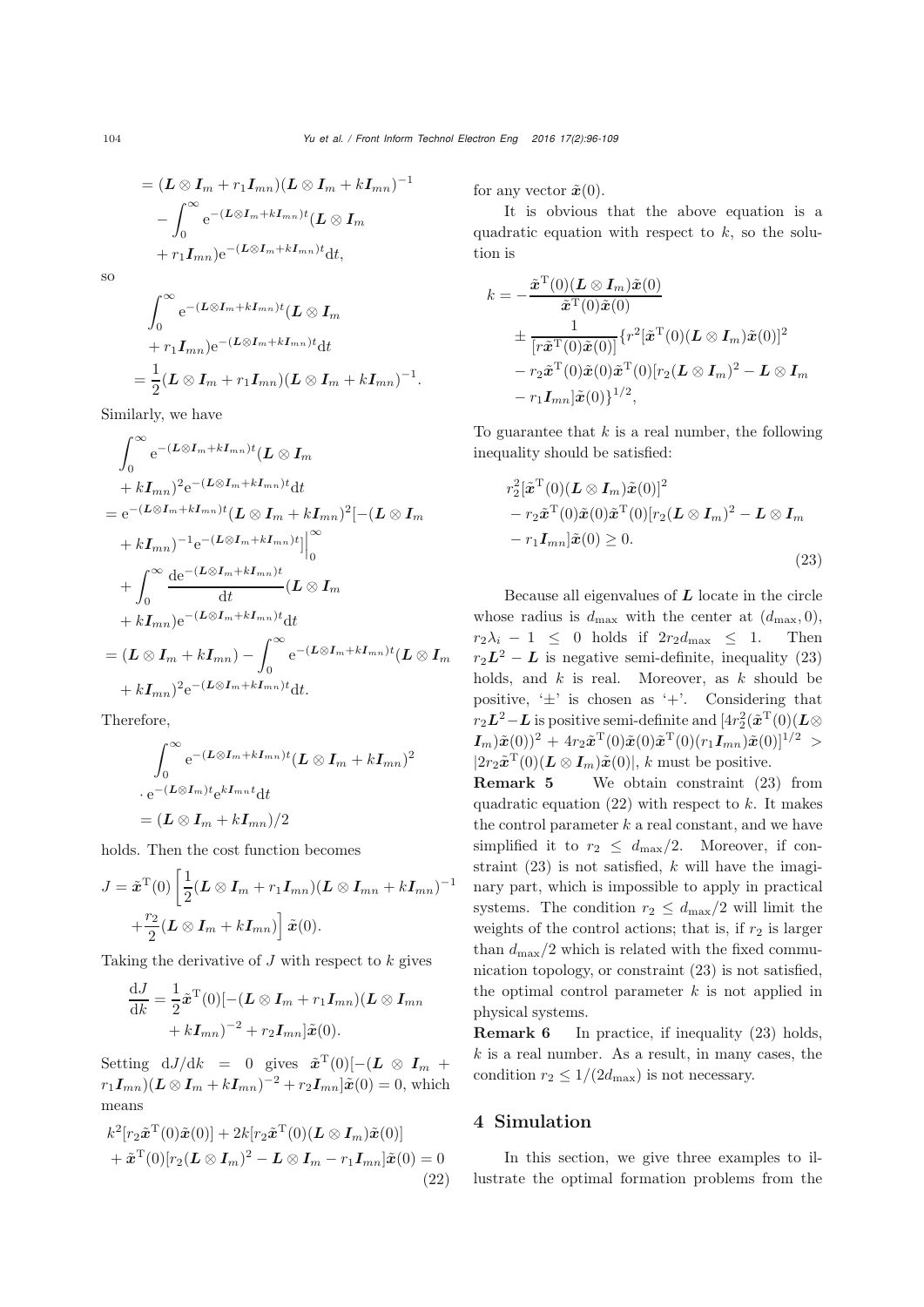LQR perspective discussed in Sections 3.1–3.3, respectively. To observe the performance of the relative formations during convergence more intuitively, we consider the problems in a 2D plane with six agents. The initial values of all agents are chosen as  $\mathbf{x}_1(0) = [-1, -1]^T$ ,  $\mathbf{x}_2(0) = [-1, 1]^T$ ,  $\mathbf{x}_3(0) =$  $[1, -1]^{\mathrm{T}}$ ,  $x_4(0) = [0.5, -0.5]^{\mathrm{T}}$ ,  $x_5(0) = [2, -1]^{\mathrm{T}}$ , and  $\mathbf{x}_6(0) = [1.5, -1]^T$ , and the objectives are given by  $\delta_1 = [0, 0]^T$ ,  $\delta_2 = [1, 0]^T$ ,  $\delta_3 = [3/2, \sqrt{3}/2]^T$ ,  $\delta_4 =$  $[1, \sqrt{3}]^T$ ,  $\delta_5 = [0, \sqrt{3}]^T$ , and  $\delta_6 = [-1/2, \sqrt{3}/2]^T$  to constitute a regular hexagon.

Example 1 To verify the effectiveness of Theorem 1, we simply choose

$$
\mathbf{Q} = \left[ \begin{array}{rrrrrr} 3 & -1 & -1 & 0 & 0 & -1 \\ -1 & 3 & -1 & 0 & -1 & 0 \\ -1 & -1 & 3 & -1 & 0 & 0 \\ 0 & 0 & -1 & 1 & 0 & 0 \\ 0 & -1 & 0 & 0 & 1 & 0 \\ -1 & 0 & 0 & 0 & 0 & 1 \end{array} \right],
$$

$$
E = \left[ \begin{array}{cccccc} 1 & 0 & 0 & 0 & 0 & 0 \\ 0 & 2 & 0 & 0 & 0 & 0 \\ 0 & 0 & 3 & 0 & 0 & 0 \\ 0 & 0 & 0 & 4 & 0 & 0 \\ 0 & 0 & 0 & 0 & 2 & 0 \\ 0 & 0 & 0 & 0 & 0 & 1 \end{array} \right],
$$

and

$$
\mathbf{R} = \left[ \begin{array}{cccccc} 1 & 0 & 0 & 0 & 0 & 0 \\ 0 & 0.5 & 0 & 0 & 0 & 0 \\ 0 & 0 & 1.5 & 0 & 0 & 0 \\ 0 & 0 & 0 & 2 & 0 & 0 \\ 0 & 0 & 0 & 0 & 2.5 & 0 \\ 0 & 0 & 0 & 0 & 0 & 3 \end{array} \right].
$$

Then from Theorem 1, we obtain

$$
L = \begin{bmatrix} 0.9984 & -0.4793 & -0.4883 & -0.0233 \\ -0.2398 & 0.5455 & -0.2848 & -0.0156 \\ -0.1634 & -0.1901 & 0.5615 & -0.1821 \\ -0.0059 & -0.0021 & -0.0022 & 0.3980 \\ -0.0066 & -0.0026 & -0.0027 & -0.0004 \\ -0.1059 & -0.0197 & -0.0206 & -0.0026 \\ -0.0030 & -0.0045 & \\ -0.0021 & -0.0033 & \\ -0.1769 & -0.2109 & \\ 0.2217 & -0.2094 & \\ -0.0005 & 0.1493 & \end{bmatrix}.
$$

And the optimal local feedback matrix is given by



Note that *L* is a nonsymmetric Laplacian matrix and  $K$  a positive diagonal matrix consistent with Theorem 1. The simulation time is set as 7 s. Figs. 1 and 2 show the trajectories of the six agents.



Fig. 1 Formation for the six agents (Example 1)



Fig. 2 Snapshots for the six agents (Example 1): (a)  $t = 1.4$  s; (b)  $t = 2.8$  s; (c)  $t = 4.2$  s; (d)  $t = 5.6$  s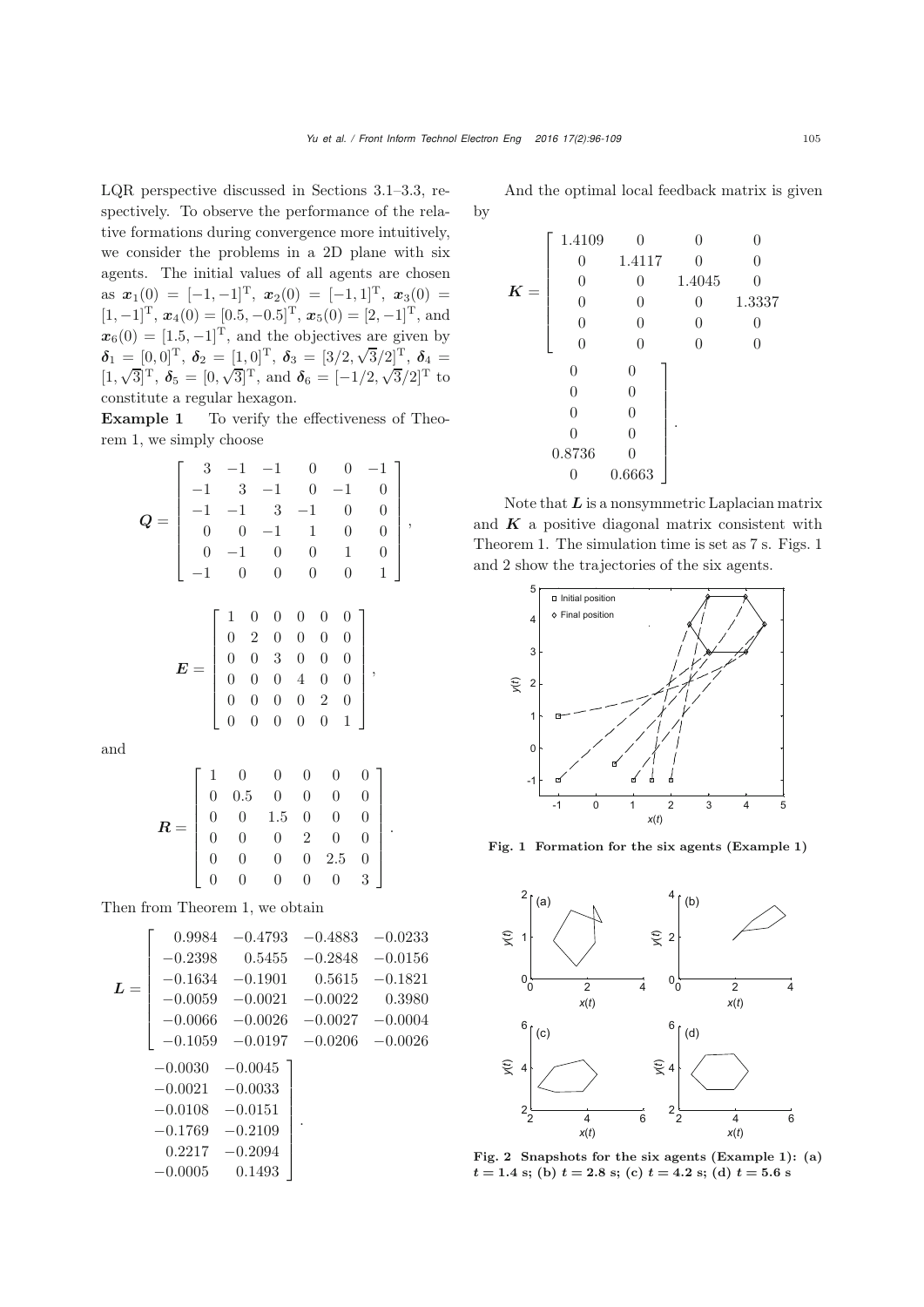,

To show that the proposed method is optimal, we present four trajectories of the cost function (3) in Fig. 3. The solid line is the result under the the proposed algorithm, and the other three lines are the results under the algorithms whose parameter matrices  $K$  and  $L$  are chosen randomly. It is seen that the proposed algorithm is better than the other three algorithms.



Fig. 3 Trajectories of cost function *J* (Example 1)

Example 2 To show the effectiveness of Theorem 2, we choose

$$
\boldsymbol{L}_1 = \left[ \begin{array}{ccccc} 0.3 & -0.1 & -0.1 & 0 & 0 & -0.1 \\ -0.1 & 0.3 & -0.1 & 0 & -0.1 & 0 \\ -0.1 & -0.1 & 0.3 & -0.1 & 0 & 0 \\ 0 & 0 & -0.1 & 0.1 & 0 & 0 \\ 0 & -0.1 & 0 & 0 & 0.1 & 0 \\ -0.1 & 0 & 0 & 0 & 0 & 0.1 \end{array} \right]
$$

 $r_1 = 0.6$ , and  $r_2 = 1/3$ , and set the simulation time as 10 s. It then follows from Theorem 2 that the optimal state feedback matrices are given by

$$
\boldsymbol{L}_2 = \begin{bmatrix}\n0.0271 & -0.0084 & -0.0084 & -0.0006 \\
-0.0084 & 0.0271 & -0.0084 & -0.0006 \\
-0.0084 & -0.0084 & 0.0271 & -0.0090 \\
-0.0006 & -0.0006 & -0.0090 & 0.0103 \\
-0.0006 & -0.0090 & -0.0006 & -0.0000 \\
-0.0090 & -0.0006 & -0.0006 & -0.0000 \\
-0.0006 & -0.0000 & -0.0006 & -0.0000 \\
-0.0000 & -0.0000 & -0.0000 & 0.0103 & -0.0000\n\end{bmatrix}
$$

and  $K = 1.3416I_n$ . The simulation results are demonstrated in Figs. 4 and 5. These six agents not only make a regular hexagon, but also reach the objectives of themselves. Fig. 6 shows the trajectories of the cost function in (14) with the proposed method and three random groups of parameters. At a given t, the  $J(t)$  obtained using the proposed method is smaller than those of three other methods with random parameter matrices, which shows that the control algorithm proposed in Theorem 2 is optimal.



Fig. 4 Formation for the six agents (Example 2)



Fig. 5 Snapshots for the six agents (Example 2): (a)  $t = 2$  s; (b)  $t = 4$  s; (c)  $t = 6$  s; (d)  $t = 8$  s

The designed  $L_2$  is a Laplacian matrix in this example, so the designed communication topology has positive or nonnegative edge weights. However, if choosing different  $L_1$ ,  $r_1$ , or  $r_2$ , the designed topology with negative edge weights may be better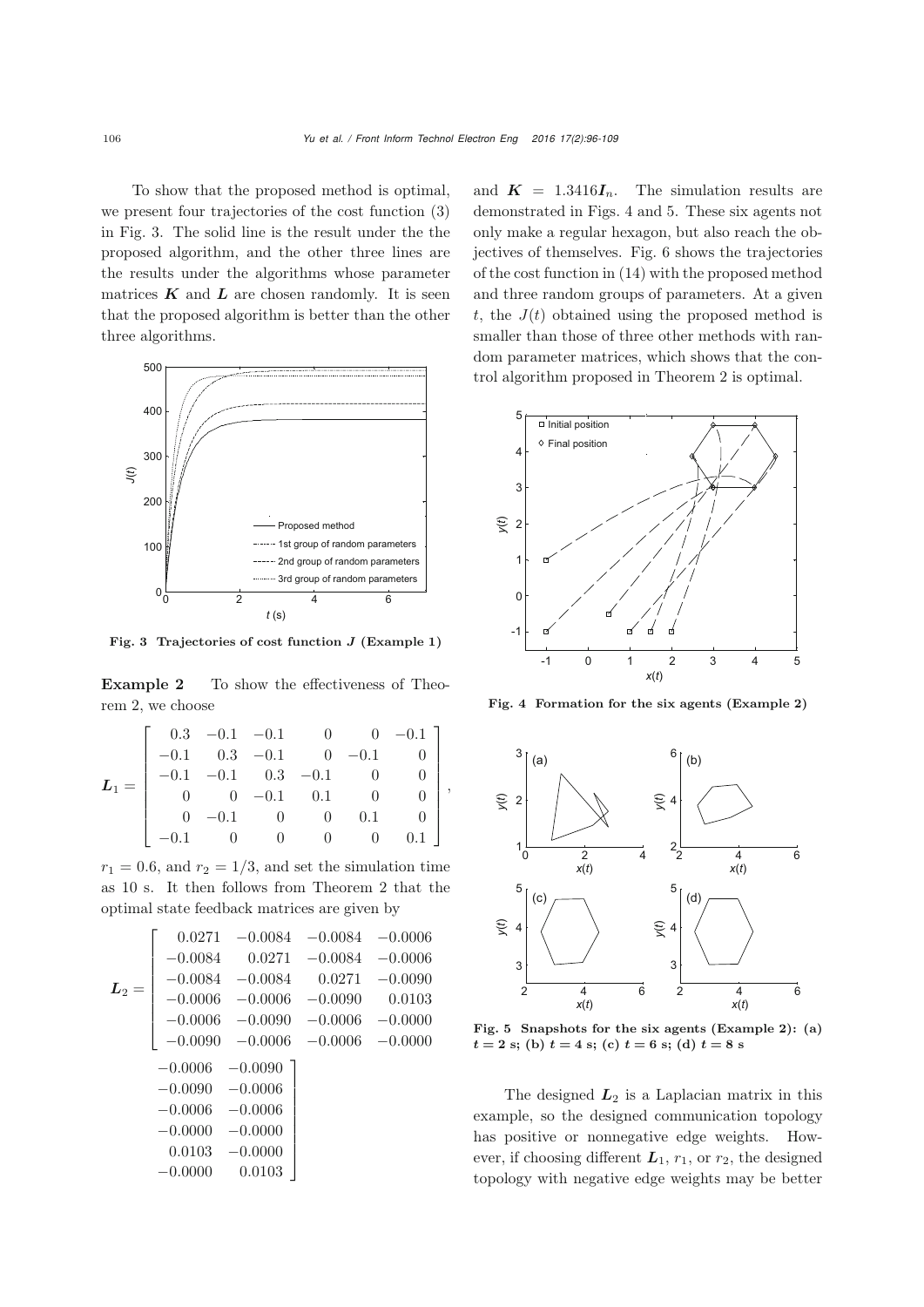than the topology with nonnegative edge weights according to optimal index (14). In future research more attention should be paid to the study on this phenomenon.

Example 3 In this example, we choose the Laplacian matrix corresponding to the fixed topology between agents as

$$
L = \begin{bmatrix} 3 & -1 & -1 & 0 & 0 & -1 \\ -1 & 3 & -1 & 0 & -1 & 0 \\ -1 & -1 & 3 & -1 & 0 & 0 \\ 0 & 0 & -1 & 1 & 0 & 0 \\ 0 & -1 & 0 & 0 & 1 & 0 \\ -1 & 0 & 0 & 0 & 0 & 1 \end{bmatrix}.
$$

We also choose  $r_1 = 1$  and  $r_2 = 0.15$ . According to Theorem 3, it can be computed that the optimal local feedback gain is  $k = 2.4976$ . The simulation time is 4 s. The trajectories of these six agents are shown in Figs. 7 and 8.



Fig. 6 Trajectories of cost function *J* (Example 2)



Fig. 7 Formation for the six agents (Example 3)

It is seen that all agents reach their objectives and form a formation. Fig. 9 demonstrates the evolution of the cost function  $J$  in (20) as  $k$  varies. When  $k = 2.4976$ , the proposed controller minimizes cost function  $J$ , which is consistent with the theoretical result.



Fig. 8 Snapshots for the six agents (Example 3): (a)  $t = 0.8$  s; (b)  $t = 1.6$  s; (c)  $t = 2.4$  s; (d)  $t = 3.2$  s



Fig. 9 Trajectory of cost function *J* as a function of *k* (Example 3)

#### 5 Conclusions

In this paper, we have investigated three optimal formation problems for first-order multi-agent systems from the LQR perspective. Different from some existing works, these formation problems not only focus on the collective objective for all agents, but also consider each agent's self-objective. Hence, the cost functions should contain the interaction energy cost and the individual energy cost. The optimal formation algorithm for agents with no initial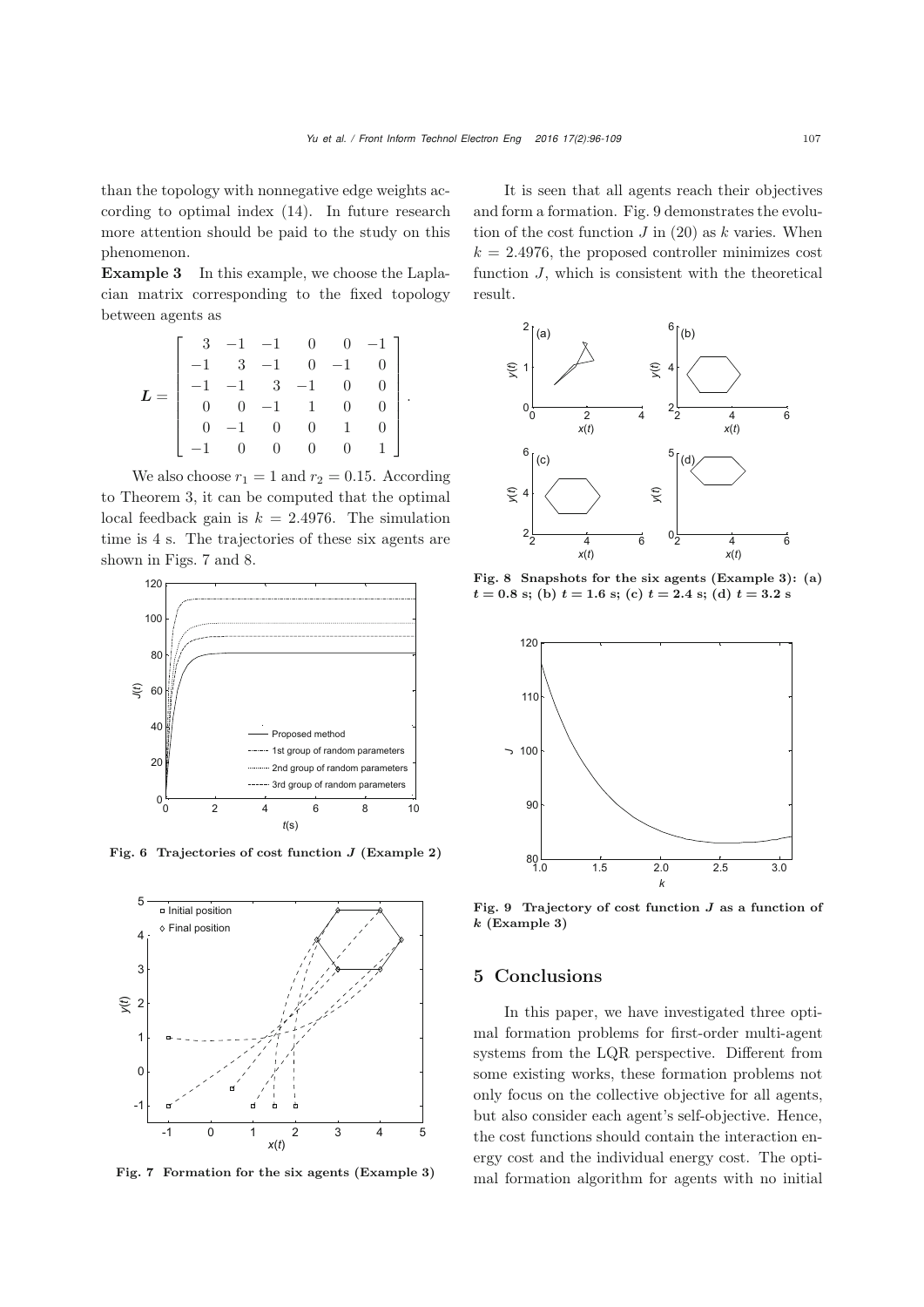coupling is designed. The corresponding optimal communication topology and local feedback matrix have been proposed from the solution to an ARE. For the physically interconnected multi-agent systems, the optimal formation problem has been discussed. The corresponding topology and local feedback matrix are obtained from a group of quadratic equations with one unknown. Due to the situation in which the communication cannot be changed, optimal formation with fixed and unchangeable topology has been considered. The local feedback gain has been derived by letting the derivative of the cost function be zero.

#### References

- Alefeld, G., Schneider, N., 1982. On square roots of Mmatrices. *Linear Algebra Appl.*, 42:119-132. http://dx.doi.org/10.1016/0024-3795(82)90143-4
- Altafini, C., 2013. Consensus problems on networks with antagonistic interactions. *IEEE Trans. Autom. Contr.*, 58(4):935-946.

http://dx.doi.org/10.1109/TAC.2012.2224251

- Anderson, B.D.O., Moore, J.B., 2007. Optimal Control: Linear Quadratic Methods. Dover Publications, USA.
- Basiri, M., Bishop, A.N., Jensfelt, P., 2010. Distributed control of triangular formations with angle-only constraints. *Syst. Contr. Lett.*, 59(2):147-154. http://dx.doi.org/10.1016/j.sysconle.2009.12.010
- Bishop, A.N., 2011. A very relaxed control law for bearingonly triangular formation control. Proc. 18th IFAC World Congress, p.5991-5998.
- Borrelli, F., Keviczky, T., 2008. Distributed LQR design for identical dynamically decoupled systems. *IEEE Trans. Autom. Contr.*, 53(8):1901-1912. http://dx.doi.org/10.1109/TAC.2008.925826
- Cao, Y., Ren, W., 2010. Optimal linear-consensus algorithms: an LQR perspective. *IEEE Trans. Syst. Man Cybern. Part B*, 40(3):819-830.

http://dx.doi.org/10.1109/TSMCB.2009.2030495

- Dimarogonas, D.V., Johansson, K.H., 2010. Stability analysis for multi-agent systems using the incidence matrix: quantized communication and formation control. *Automatica*, 46(4):695-700.
- http://dx.doi.org/10.1016/j.automatica.2010.01.012 Ghadami, R., Shafai, B., 2013. Decomposition-based distributed control for continuous-time multi-agent systems. *IEEE Trans. Autom. Contr.*, 58(1):258-264.

http://dx.doi.org/10.1109/TAC.2012.2204153

Ghadami, R., Shafai, B., 2014. Distributed observer-based LQR design for multi-agent systems. World Automation Congress, p.520-525. http://dx.doi.org/10.1109/WAC.2014.6936025

- Godsil, C., Royle, G.F., 2013. Algebraic Graph Theory. Springer, USA.
- Guo, J., Lin, Z., Cao, M., *et al.*, 2010. Adaptive control schemes for mobile robot formations with triangularised structures. *IET Contr. Theory Appl.*, 4(9):1817-1827. http://dx.doi.org/10.1049/iet-cta.2009.0513
- Horn, R.A., Johnson, C.R., 1985. Matrix Analysis. Cambridge University Press, USA.
- Horn, R.A., Johnson, C.R., 1991. Topics in Matrix Analysis. Cambridge University Press, USA.
- Huang, H., Yu, C., Wu, Q., 2010. Distributed LQR design for multi-agent formations. Proc. 49th IEEE Conf. on Decision and Control, p.4535-4540. http://dx.doi.org/10.1109/CDC.2010.5716988
- Li, Z., Duan, Z., Lewis, F.L., 2014. Distributed robust consensus control of multi-agent systems with heterogeneous matching uncertainties. *Automatica*, 50(3):883- 889.

http://dx.doi.org/10.1016/j.automatica.2013.12.008

Liu, T., Jiang, Z., 2014. Distributed nonlinear control of mobile autonomous multi-agents. *Automatica*, 50(4):1075- 1086.

http://dx.doi.org/10.1016/j.automatica.2014.02.023

- Movric, K.H., Lewis, F.L., 2014. Cooperative optimal control for multi-agent systems on directed graph topologies. *IEEE Trans. Autom. Contr.*, 59(3):769-774. http://dx.doi.org/10.1109/TAC.2013.2275670
- Oh, K.K., Park, M.C., Ahn, H.S., 2015. A survey of multiagent formation control. *Automatica.*, 53(3):424-440. http://dx.doi.org/10.1016/j.automatica.2014.10.022
- Qin, J., Gao, H., 2012. A sufficient condition for convergence of sampled-data consensus for double-integrator dynamics with nonuniform and time-varying communication delays. *IEEE Trans. Autom. Contr.*, 57(9):2417-2422. http://dx.doi.org/10.1109/TAC.2012.2188425
- Qin, J., Gao, H., Zheng, W.X., 2011. Second-order consensus for multi-agent systems with switching topology and communication delay. *Syst. Contr. Lett.*, 60(6):390- 397. http://dx.doi.org/10.1016/j.sysconle.2011.03.004
- Ren, W., Beard, R.W., Atkins, E.M., 2007. Information consensus in multivehicle cooperative control. *IEEE Contr. Syst. Mag.*, 27(2):71-82. http://dx.doi.org/10.1109/MCS.2007.338264
- Shi, G., Sou, K.C., Sandberg, H., *et al.*, 2014. A graphtheoretic approach on optimizing informed-node selection in multi-agent tracking control. *Phys. D*, 267:104- 111. http://dx.doi.org/10.1016/j.physd.2013.07.014
- Xiao, F., Wang, L., Chen, J., *et al.*, 2009. Finite-time formation control for multi-agent systems. *Automatica*, 45(11):2605-2611.

http://dx.doi.org/10.1016/j.automatica.2009.07.012